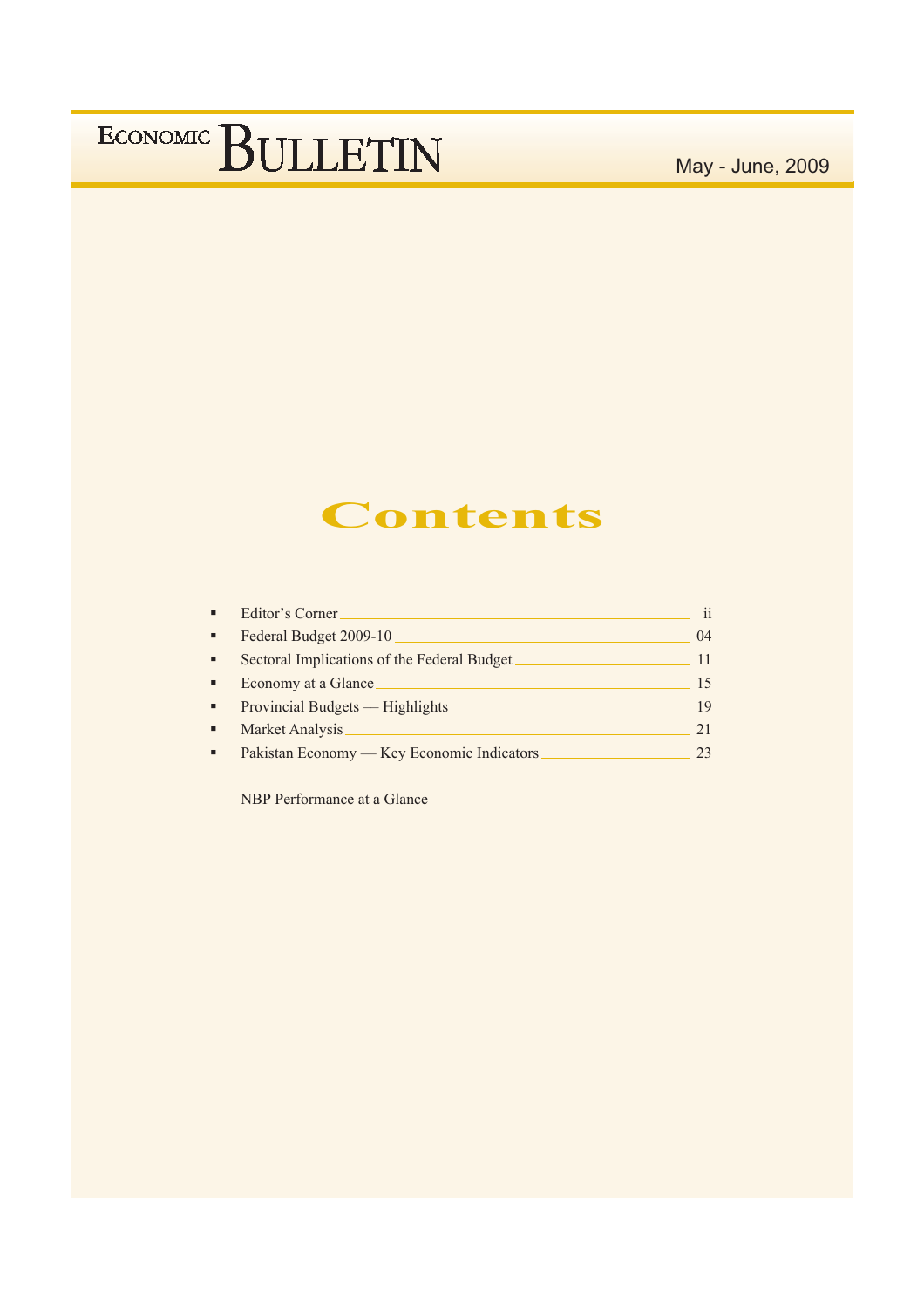### **Editor's Corner**

Dear Readers,

The Federal Budget 2009-10 has been prepared to obtain the twin objectives of stabilization with a human face and growth with equity. This is a welcome development. Past policies which expected the benefits of growth to trickle down to reach the poor, have been a disappointment. In the last nearly eight years, the percentage of population living below the poverty line increased from 30 percent in 1998-99 to almost onethird, with an additional 16 million people being pushed into poverty during this period. The rich became richer and the poor became poorer. The deepening income and wealth inequalities, the poor access of the general population to public services such as education, health and safe water has brought despair among those affected.

It is a daunting task for the government, which needs to bring about much needed fundamental changes in the structure of incomes and delivery of basic social services, in the provision of employment opportunities, improving governance, developing agri business and small & medium enterprise sectors, so that the poor segments of society are able to earn enough to sustain the basic needs of life and have access to the services available. The prospects for achieving a wide range of the millennium development goals, especially in the education sector, in gender inequalities could improve markedly.

Poverty is a multidimensional concept, and is characterized by lack of income, deprivation in education and health, gender disparity and low levels of human capital development. While the incidence of poverty declined in the country between  $2000-01$  and  $2005-06$ , the last few years witnessed an increase. The proportion of population living below the poverty line fell sharply from 34.5 percent in FY01 to 22.3 percent in FY06, but rose to between 30-35 percent in 2008-09. Large numbers have been pushed into a state of hunger and poverty attributable among other factors to rising food and fuel prices. Food inflation has risen from a low of 6.9 percent in FY06 to 17.6 percent in FY08, touching a record high of 34.1 percent in August '08. As the poorest spend more than 70 percent of their income on food, large sections of population live in absolute poverty, unable to protect themselves against diseases, illiteracy and the means to buy essentials of daily life.

Human development has come to be accepted as a fundamental aspect of determining poverty in developing countries. Despite improvements in certain areas, the pace of overall progress on human development remained slow and Pakistan continued to lag behind other countries in the region in social sector attainment.

The Human Development Index for Pakistan, which looks beyond GDP to a broader definition of well being, ranks the country at 136th out of 177 countries, which shows Pakistan is well below other emerging economies on human capital development. On the Global Hunger Index (ranks countries on under nourishment, prevalence of child malnutrition and rates of child mortality), Pakistan ranks 61 out of 88 countries. Here however, there has been some improvement in the GHI scores for the country between 1990 and 2008. Pakistan's score improved by 3.6 points from 25.3 in 1990 to 21.7 in 2008.

The Asian Development Bank, in its report, Poverty Assessment Update, Pakistan, December 2008, states, "Pakistan's progress on human and social development has not been commensurate with the surge of economic growth witnessed in recent years. The Government is aware of the momentous challenge of human development and has significantly increased expenditures in the pro-poor sectors in recent years, including for higher education, technical education, and for vocational training. But despite the increase in pro-poor expenditures, education sector expenditures, although increased in absolute terms, have, however, stagnated as percentage of GDP at around 2 percent, compared to the minimum of 4 percent of GNP recommended by UNESCO for developing countries. Health sector expenditures similarly have remained constant as percentage of GDP at around 0.6 percent  $-0.7$  percent in recent years."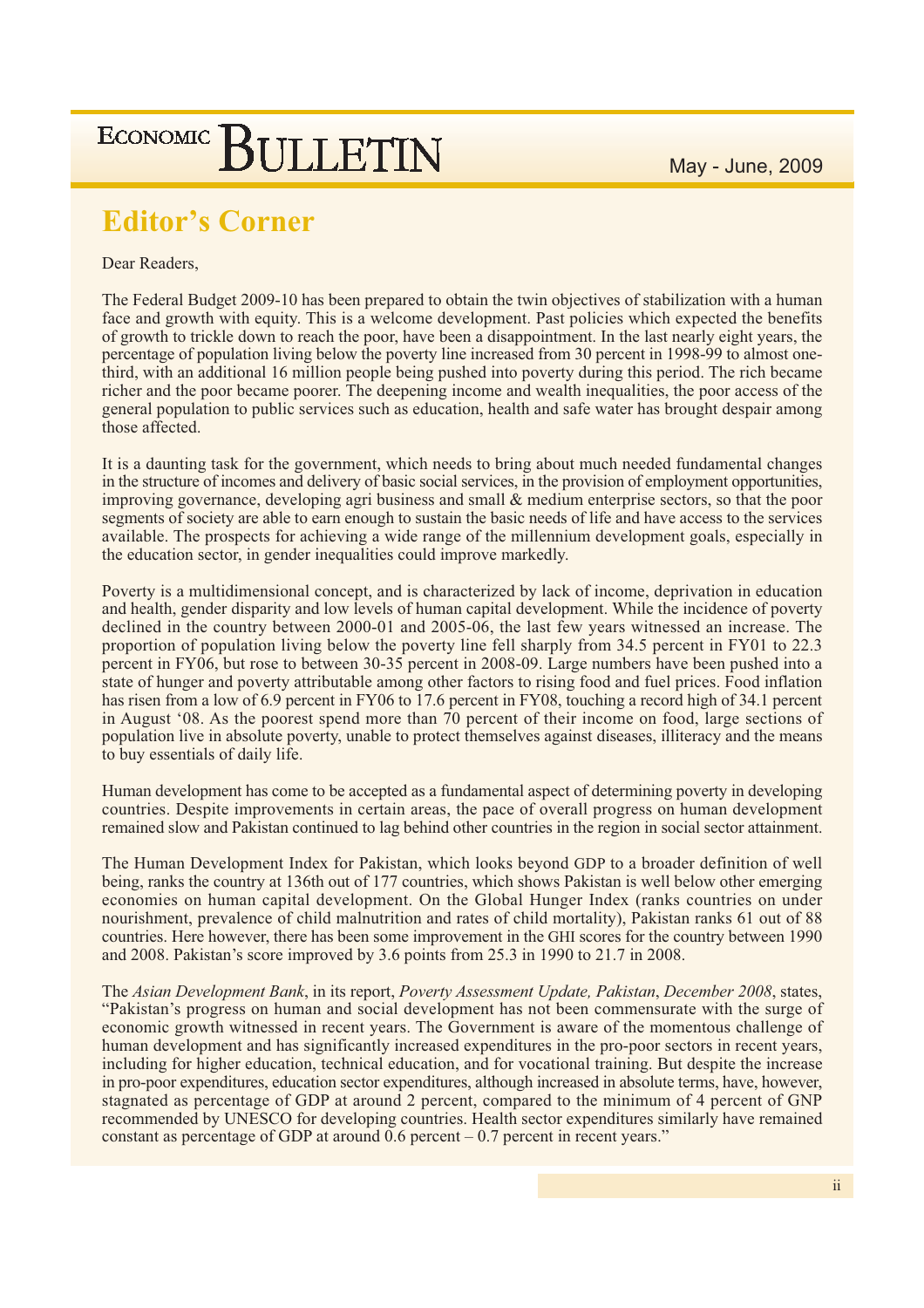May - June, 2009

In a country like Pakistan which has a growing population in the working age group, if they are educated, trained and healthy they can be productively employed and assist in Pakistan's economic transformation.

Successive governments in Pakistan have adopted various programmes for poverty alleviation. Among these have been initiatives designed to build rural infrastructure; cash transfers, Zakat, Baitul Mal, employment creation by promoting small and medium enterprises; microcredit programmes, Khushal Pakistan Programme, Rural Support Programmes, the Social Action Programmes, the adoption of the Poverty Reduction Strategy Programme. In addition, several large NGO porgrammes supported by international donors have undertaken major rural development efforts in Pakistan in parallel with government programmes.

Poverty alleviation is receiving focus by policy makers. This issue can no longer be regarded as something that can be safely left to the process of growth and the subsequent trickle down process. The policy framework should be such that it generates a growth process which ensures an adequate flow of benefits to the poor. Social safety nets play a crucial role in any comprehensive poverty alleviation strategy. People living in poverty are extremely vulnerable and social safety nets help alleviate the suffering and contribute to a more self reliant, economically viable population.

More emphasis is now being placed by developing countries on developing well targeted direct transfers, either in the form of cash transfers or subsidized food rations. The Grameen Bank in Bangladesh has been able to pull some 700,000 women above the poverty line, which has been replicated in some 43 countries. In Jamaica, the government introduced a food stamp programme in the early 1980s replacing the general food subsidies. The new programme was specifically targeted to the indigent and most nutritionally at risk population. This programme proved to be more efficient than direct food subsidies. 57 percent of the benefits reached the poorest 40 percent of the population, only 34 percent of food subsidies had reached this same group.

Efforts to reduce poverty are unlikely to succeed in the long run unless there is greater investment in the human capital of the poor. Improvements in education, health and nutrition directly address the worst consequences of being poor.

Poverty is now widely treated as an explicit objective, and national plans have targets for reduction in poverty and creation of employment and provision of basic needs. The government also has policies of targeted interventions, aimed at directly improving the conditions of identified groups of poor households. Thus it is the combination of policies which could prove more effective than any single policy, as each would address different aspects of poverty.

The Federal Budget 2009-10, has the Benazir Income Support Programme, a direct poverty intervention measure, which provides direct cash transfers to the most vulnerable. Simultaneously, the Government has enhanced the allocation for the People's Works Programme, for workers welfare, providing affordable housing for the low income through community participation and squatter settlement regulations, focusing on agriculture to ensure food security and generate jobs, support the SME sector are some of the measures, directed towards alleviating the suffering of millions.

Ayesha Mahn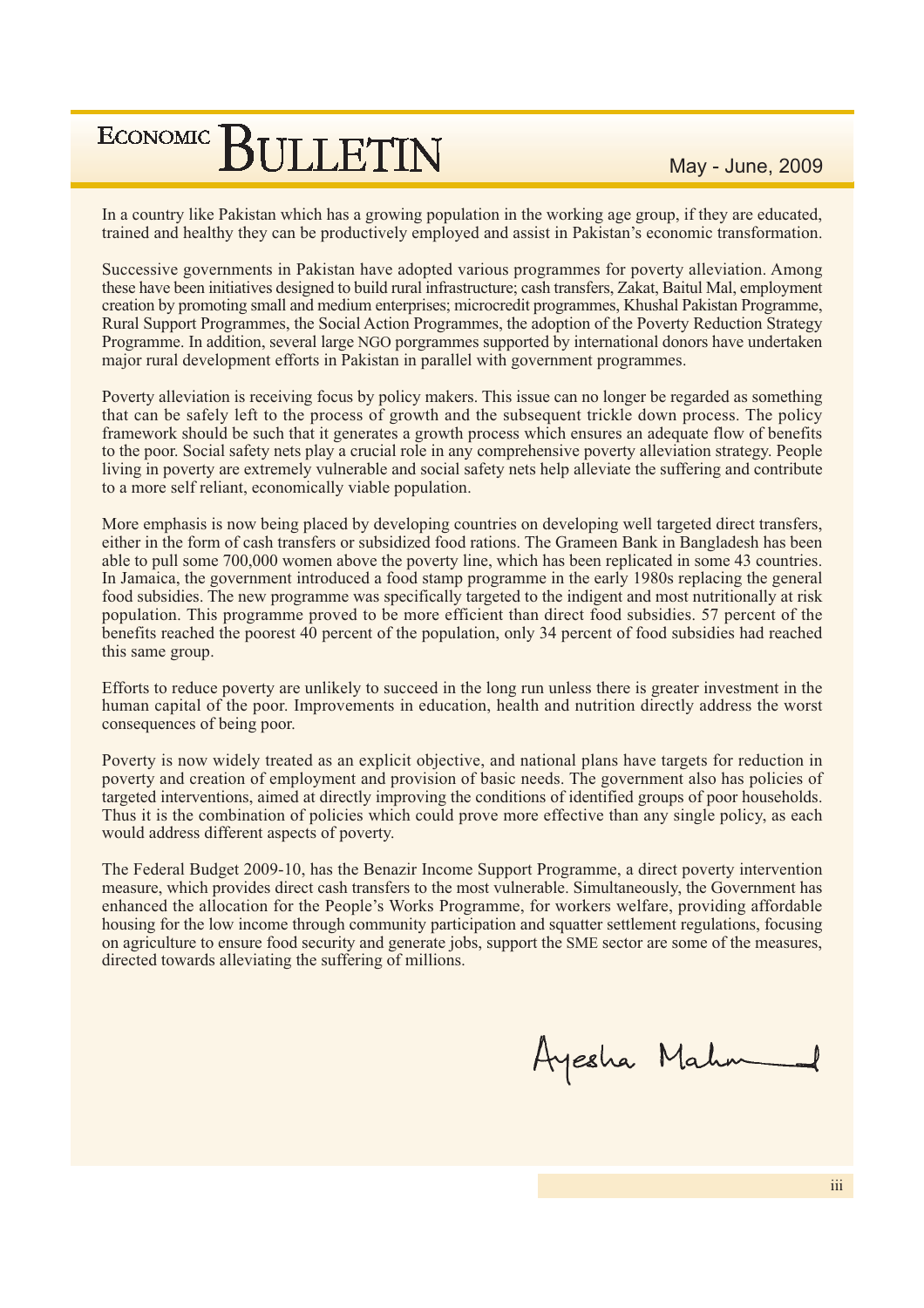### **Federal Budget 2009-10**

#### Economic Scenario

In the outgoing fiscal year 2008-09 the economy faced unprecedented set of challenges. The major challenges were, security concerns, loss of investor confidence, drop in investment inflows, outflow of capital from the equity market, rising fuel and commodity prices in the international market affected the terms of trade and the impact of global financial crisis was felt on the external demand for exports and on the availability of external capital to finance fiscal and current account deficits

The overall effect of these challenges has resulted in sluggish growth in the economy. Most of the targets set for economic growth (GDP), agriculture, manufacturing, have been missed, there has been a substantial fall in foreign direct investment inflows and drop in investment to GDP and domestic savings to have been GDP ratio, inflation rose, equity market declined, the outstanding external debt climbed and the external account remains exposed to uncertainties. The economic cost of the war on terror, according to conservative estimates has cost Pakistan around \$35 billion since 2001-02, exerting pressure on public finance.

> In October 2008, the Government entered into an agreement with the IMF aimed at addressing Pakistan's macroeconomic imbalances. This programme, supported by SBA, envisages a significant tightening of fiscal and monetary policies, as well as several structural measures in the fiscal and financial sectors. Strengthening the social safety net is a key priority under the programme.

> As these reforms took hold, some semblance began to emerge. The economy also benefited from a sharp decline in international commodity and fuel prices. Exchange rate shows some stability, the current account deficit has narrowed and inflation has come down and the fiscal deficit also shows some improvement.

> Despite some improvements in the economy, some weaknesses persist, so also the risks

Need to raise<br>tax-base

Raise

value

added

Infra-

structural

Cost of

power outages

exports

attached to the current macroeconomic situation. The tax GDP ratio ranges between 9-10 percent as the tax base continues to be narrow, and with the government's expenditure stretched because of the ongoing war on terror, there is the risk of slippage in the fiscal deficit target.

The need to raise domestic resources to finance expenditures is of paramount concern. As a substantial reduction in current expenditure is not possible, given the interest payments and defence and civil administration expenses that fall under this head, the burden of any reduction in expenditure falls on development expenditure. This is not a desirable option as it impacts the country's human and physical infrastructure.

Manufactured exports are basically textiles and clothing, making up for more than 80 percent of the total. Export of manufactured goods, other than textiles, is very small. Even in textiles and clothing, the low level of productivity and low levels of value added provides opportunities for improving competitiveness and raising export earnings. Sustainable improvement can only be achieved by increasing exports and market diversification.

Infrastructural constraints are a great impediment to growth. Inadequate investment in infrastructure projects in the past has led to shortages affecting all sectors of the economy. Last year's sluggish growth in large scale manufacturing (decline of 7.7%) was caused mainly by severe energy shortages constraints among other factors. This not only constrained the growth of the sector, but affected employment and exports and created shortages of various manufactured goods, as reflected by a double digit increase in prices.

> The Second Annual Report 2009, State of the Economy: Emerging from the Crisis, Institute of Public Policy, has estimated the economic costs of power outages in the industrial sector, which accounts for about 28 percent of total

IMF programme

Economic

targets

missed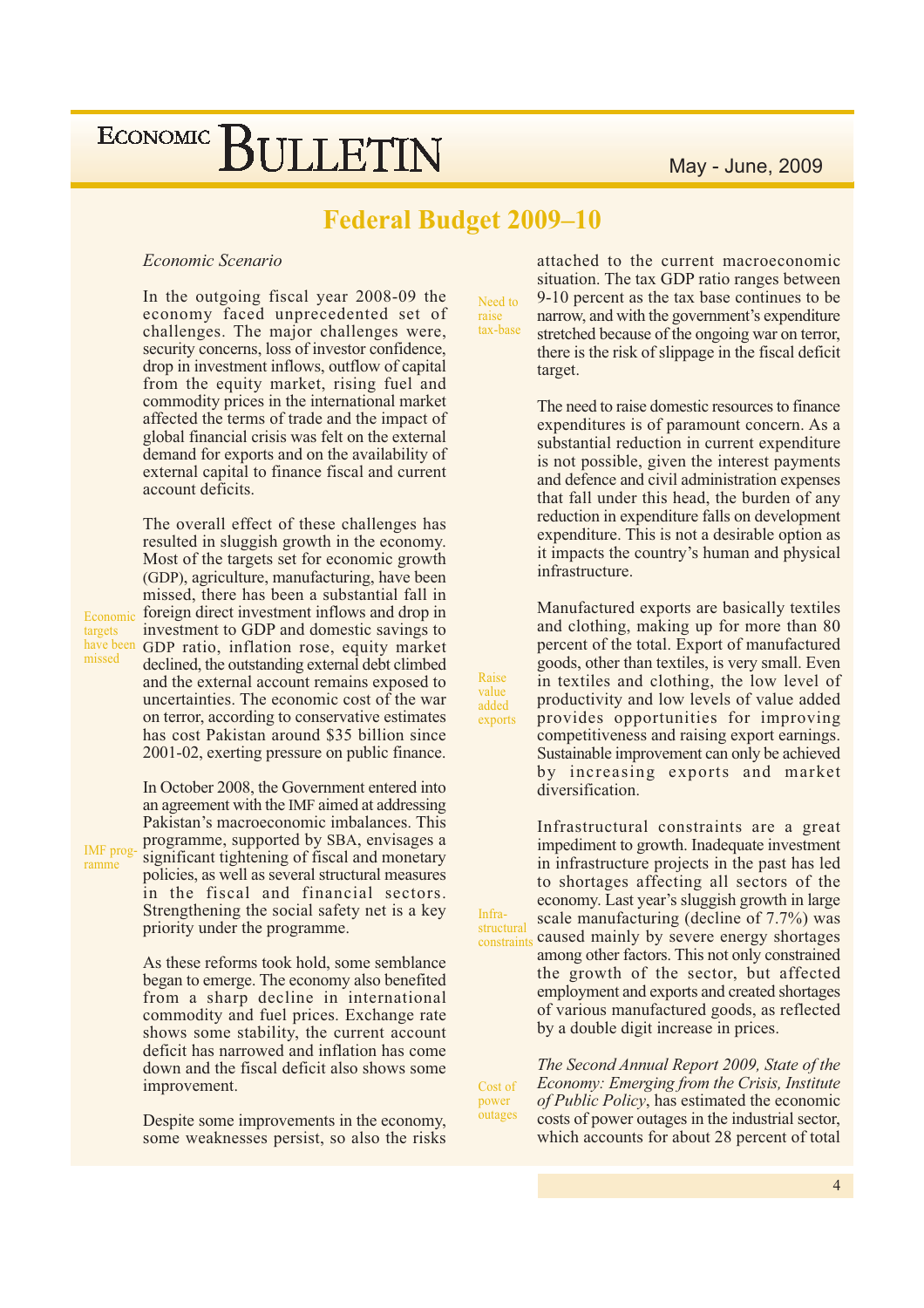power consumption. Industries which have been affected more by outages are textiles, machinery, and equipment, food, glass and allied products. The overall costs of loadshedding to the industrial sector is estimated to be to the tune of Rs157 billion. Besides this financial cost there is a loss of industrial employment of about 300,000 workers, having grave consequences for the level of poverty in the country, which is already on the rise due to escalating prices and lower growth.

Under the Standby Arrangements with the IMF, Pakistan is pursuing policies directed at reducing the fiscal deficit, lowering inflation and strenghtening the external position. Expanding the social safety net will continue to be the focus of the programme, as poverty afflicts thousands more every day. The policies pursued are directed towards achieving higher investment and growth over the medium term and ensuring vulnerable groups are protected.

The Government it its Annual Plan 2009-10 has set the following targets for FY10.

|                                |        | $($ ln \frac{9}{6} $)$ |
|--------------------------------|--------|------------------------|
|                                |        | Targets<br>2009-10     |
| <b>GDP</b>                     |        | 3.3                    |
| Agriculture                    |        | 3.8                    |
| Major crops                    |        | 3.5                    |
| Livestock                      |        | 4.0                    |
| Fishery                        |        | 2.4                    |
| Forestry                       |        | 1 <sub>0</sub>         |
| Manufacturing                  |        | 18                     |
| Large Scale                    |        | 1.0                    |
| Services                       |        | 3.9                    |
| Wholesale & Retail Trade       |        | 3.3                    |
| Finance & Insurance            |        | 3 <sub>0</sub>         |
| Investment as % of GDP         |        | 20.0                   |
| National Saving as % of GDP    |        | 14.7                   |
| <b>CPI</b> Inflation           |        | 9.0                    |
| <b>Exports</b>                 | (\$bn) | 18.3                   |
| Imports                        | (\$bn) | 28.9                   |
| <b>Trade Deficit</b>           | (\$bn) | 10.6                   |
| Remittances                    | (\$bn) | 6.7                    |
| <b>Current Account Deficit</b> | (\$bn) | 9.4                    |
| as $%$ of GDP                  |        | 5.3                    |
| <b>Fiscal Deficit</b>          | $(\%)$ | 4.9                    |

Source: Annual Plan 2009-10

The Federal Budget 2009-10 has been presented against a background of some

#### May - June, 2009

semblance of macroeconomic stability having emerged as the government sought to restore macroeconomic stability and entered into a Standby Arrangement with the IMF. The economy has benefited from a decline in fuel and commodity prices. The rising trend in prices has been contained, the current account deficit has narrowed and the fiscal deficit has been brought down.

However, the country faces grave security concerns as it fights insurgency and terrorism. Economic Government estimates of costs of terrorism are expected to approach Rs678 billion (approximately \$8.4 billion) in 2008-09, about 5 percent of GDP. The cumulative economic cost since 2001-02 is over \$35 billion.

costs on

war on

Federal Budget<br>2009-10

terror

The war on terror has both direct and indirect costs for the economy. Direct costs include the loss of human life, the infrastructure or property destroyed and the costs of enhanced spending on security. The indirect costs accrue due to loss of exports, inflows of foreign investment, investor confidence, industrial output, tax collection, and the adverse consequences for the local economy where the war is taking place.

The overall economy has suffered greatly because of fight against terrorism. "Potentially. GDP could have been higher by almost Rs590 billion if the problems of security and power shortage alone were not adversely impacting on the economy. The concomitant repercussions for exports, employment and poverty are also sizable," states the Second Annual Report 2009, State of the Economy: Emerging from the Crisis, Institute of Public Policy.

The Federal Budget 2009-10 has a total outlay of Rs2482 billion. This size is 19 percent higher than the revised estimates for the year. Current expenditure receives 68.4 percent of the budget allocations, development expenditure (PSDP) 26 percent, an operational shortfall of 0.8 percent has been budgeted, while 6.4 percent has been set aside for other development expenditure.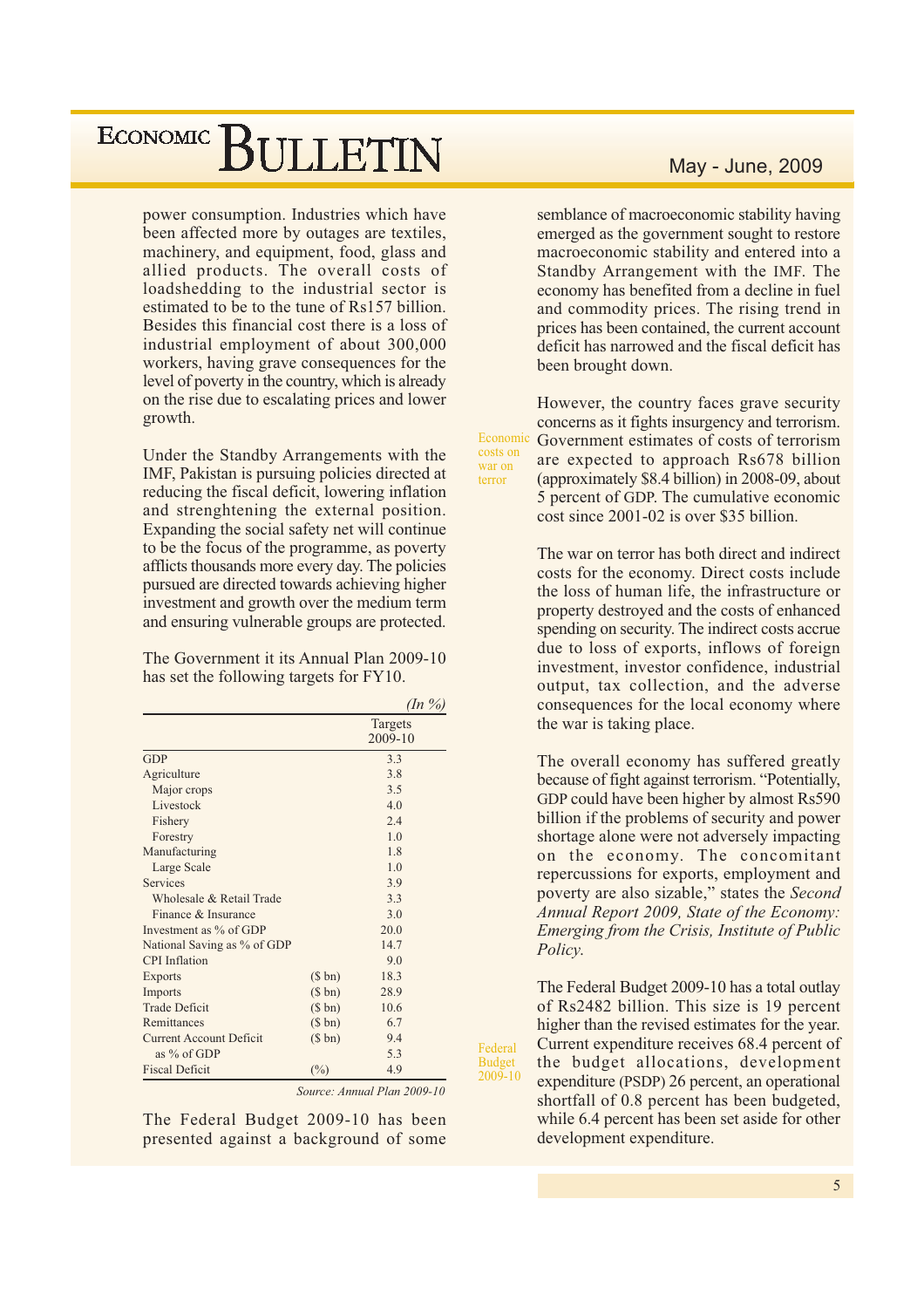## ECONOMIC BIJLETIN

#### May - June, 2009

#### **Economy 2008-09 Highlights**

#### **Growth Trends**

**Box** 

• The economy slowed down and the performance of major sectors fell short of the targets set for the year FY09.

|                 | 2008-09  |        | 2007-08        |  |  |
|-----------------|----------|--------|----------------|--|--|
|                 | Achieved | Target | Actual outcome |  |  |
| GDP             | 2.0      | 4.5    | 4.1            |  |  |
| Agriculture     | 4.7      | 3.5    | 1.1            |  |  |
| Major crops     | 7.7      | 45     | $(-)6.4$       |  |  |
| Minor crops     | 3.6      | 2.0    | 10.9           |  |  |
| Manufacturing   | $(-)3.3$ | 6.1    | 4.8            |  |  |
| Large scale     | $(-)7.7$ | 5.5    | 4.0            |  |  |
| <b>Services</b> | 3.6      | 6.1    | 66             |  |  |

- The per capita income rose from \$1042 in FY08 to \$1046 in  $FY09$
- Total investment as a proportion of GDP declined from 22.0 percent in FY08 to 19.7 percent in FY09.
- National Savings as a percentage of GDP stood at 14.3 percent in 2008-09, while domestic savings was 11.2 percent.
- Net inflow of foreign investment was \$2.22 billion during 2008-09 (July-May), compared to \$4.23 billion in the comparable period a year earlier. During this period, while foreign direct investment showed more resilience and stood at \$3.3 billion, compared to \$4.1 billion in the same period last year, it was the portfolio component which showed an outflow of \$1103.6 million, against an inflow of \$87.2 million in the comparable period.

#### **Fiscal and Monetary Developments**

- Fiscal deficit showed substantial reduction from 7.6 percent of GDP in FY08 to 4.3 percent in FY09, largely based on reduction of oil subsidies and a slash on development spending.
- FBR tax collection to GDP stood at around 9 percent.
- FBR revenue collection for FY09 was targeted at Rs1250 billion. Tax collection during the first ten months amounted to Rs898.6 billion. The tax collection performance has felt the impact of slowing economy and falling imports.
- The year witnessed a decline in current expenditure as a percent of GDP to 15.8 percent from 18 percent in FY08. The development expenditure meanwhile fell to 2.8 percent from 4.4 percent.
- Fiscal consolidation was at the top of macroeconomic stabilization agenda for 2008-09.
- The State Bank of Pakistan pursued a tight monetary policy stance upto April '09. The central bank continued to maintain a balance between promoting growth and containing inflation on the one hand and maintaining a stable exchange rate environment on the other.
- The year saw a reduction in CRR by 2 percent. The discount rate was raised in November '08 to 15 percent, and later

in April '09, a downward adjustment of 1 percentage in the policy rate was announced.

- SBP's tight monetary policy, and rationalization of fiscal subsidies and expenditure controls are the key factors that contributed a reasonable progress towards macroeconomic stability.
- Domestic inflationary pressures have started to ease, due to improved fiscal discipline and falling international oil and commodity prices.
- CPI inflation May '09 rose by 14.4 percent year-on-year, against 19.3 percent in the comparable period a year earlier. It had touched a high of 25.3 percent in August '08.
- Government's reliance on budgetary borrowings from State Bank has declined since the committed implementation of the macroeconomic stabilization programme in Nov '08.
- The government has financed its additional borrowings needs from the scheduled banks and non-bank sources.
- Credit to the private sector declined sharply during the year. As a percentage of GDP it fell to 22.2 percent compared to 28.1 percent a year earlier.
- The decline is attributed mainly to reduced demand and reluctance of scheduled banks to extend credit. This is constricted by low deposit generation and heightened risk due to rising NPLs.
- There has been a change in the auction process for government paper. Now the Ministry of Finance has replaced the SBP in the core decision making regarding the cut off rates in the primary auction based on target volumes.
- Alongwith the tight monetary policy stance, the SBP continued recourse to open market operations more frequently to manage liquidity at the desired levels in the interbank market.
- " The non-performing loans of the banking system have increased.

#### **Balance of Payments**

- During FY09 (July-May) exports are provisionally estimated at \$16.26 billion, a fall of 5.1 percent against \$17.14 billion in the corresponding period a year earlier. Meanwhile, imports declined by 12.4 percent to \$31.48 billion from \$35.94 billion.
- The trade deficit stood at \$15.2 billion against \$18.8 billion in the comparable period.
- The current account deficit improved due to a deceleration in import growth, increase in workers' remittances and reduction in services account deficit.
- It stood at \$8.5 billion during July-April 2008-09 as against \$11.17 billion in the corresponding period a year earlier.
- Workers' remittances totalled \$7.0 billion in the first eleven months of FY09 against \$5.9 billion in the corresponding period of FY08.
- Total liquid foreign exchange reserves stood at \$11.6 billion by end of May '09.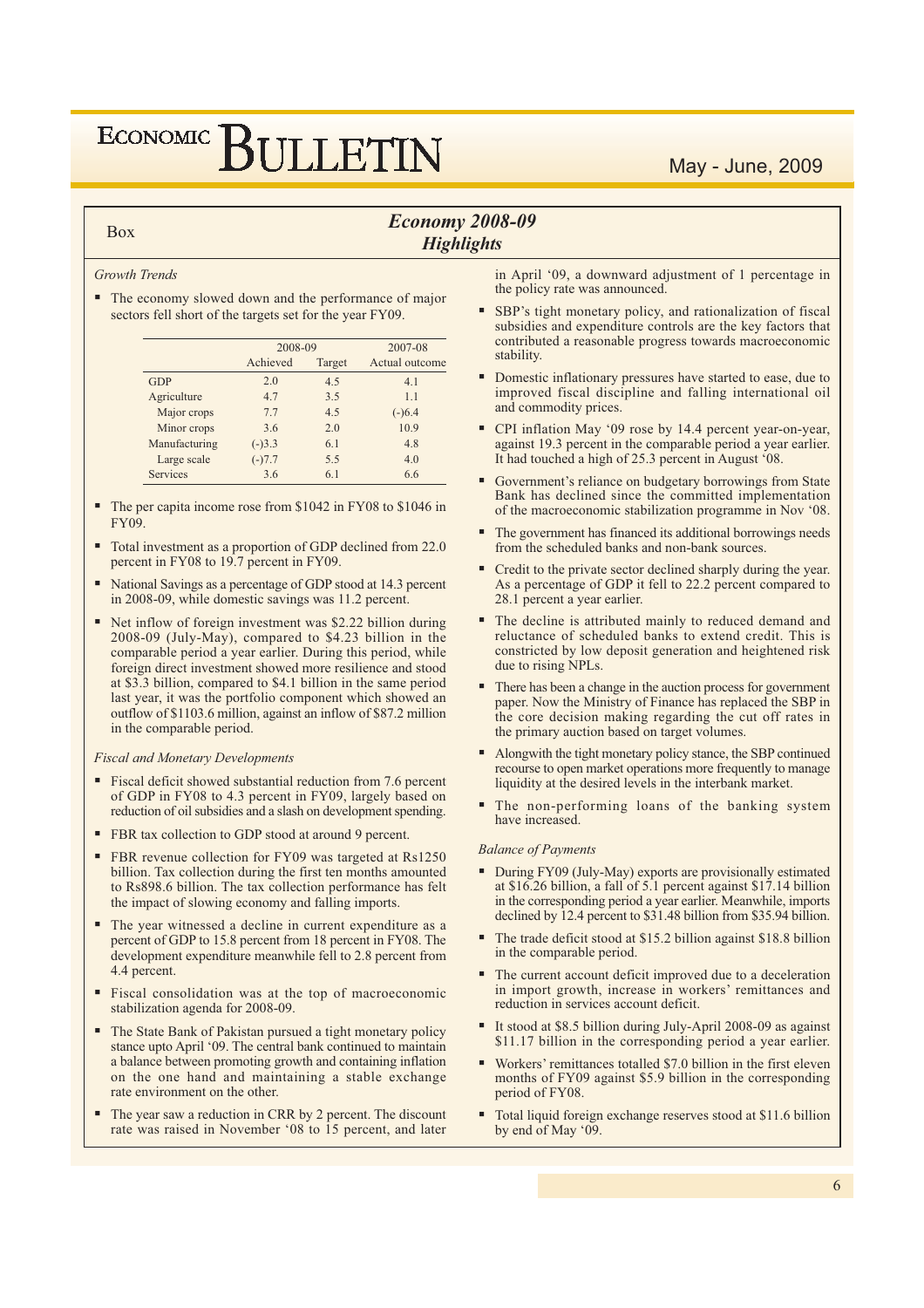Revised estimates for 2008-09 show that current expenditure at Rs1649.2 billion exceeded the budgeted figure of Rs1493.2 billion by 10.4 percent. This increase is mainly attributable to rising debt servicing, which was higher by Rs132.3 billion over the budgeted figure for the year.

Servicing of debt rising

Servicing of domestic debt and foreign loan repayments rose by 21.7 percent and 26.1 percent respectively.

|  |  | Debt Servicing |  |
|--|--|----------------|--|

|                            |               |                                                                              | $110 \text{ H}$ |
|----------------------------|---------------|------------------------------------------------------------------------------|-----------------|
|                            | 2008-09       | 2008-09                                                                      | $2009 - 10$     |
|                            | <b>Budget</b> | Revised                                                                      | <b>Budget</b>   |
| Debt Servicing             | 619.3         | 751.6                                                                        | 779.6           |
| Servicing of Foreign Debt  | 64.1          | 71.7                                                                         | 70.3            |
| Foreign Loans Repayment    | 96.2          | 121.3                                                                        | 132.4           |
| Servicing of Domestic Debt | 459.1         | 558.6                                                                        | 576.8           |
|                            |               | $C_1, \ldots, C_n, A_1, \ldots, I_n, I_n, I_n, I_n, I_n, I_n, I_n, I_n, I_n$ |                 |

 $(D_0, D_n)$ 

In the general public services category, besides enhanced debt servicing, transfer payments were 37.6 percent higher over the year's budgeted figure.

The Government has been providing subsidies on petroleum products, power tariffs, wheat, fertilizer and other items, so as to provide some relief to the citizens from the impact of high international fuel and food prices. Expenditure on this account which was estimated at Rs407 billion in FY08, has within a year's time been brought down to Rs252.0 billion in revised estimates for FY09, as the government pursues a policy of gradually bringing down subsidies.

The IMF programme which provides \$7.6 billion to Pakistan seeks a reduction in the budget deficit to more sustainable levels. This is to be achieved by raising revenues and restraining expenditures, including phasing out of fuel and electricity subsidies. The elimination of energy subsidies expected to create fiscal space for higher development expenditures.

For FY10, subsidies are budgeted at Rs132.0 billion, nearly 47.6 percent lower, over preceding year's estimate of Rs252. 0 billion. Subsidies to oil refineries has been brought

#### May - June, 2009

down substantially and to KESC on account of tariff differential.

|                                        | <b>Subsidies</b> |             |                       |               |
|----------------------------------------|------------------|-------------|-----------------------|---------------|
|                                        |                  |             |                       | (Rs Bn)       |
|                                        | 2007-08          | $2008 - 09$ | 2009-10               |               |
|                                        | Revised          |             | <b>Budget Revised</b> | <b>Budget</b> |
| <b>WAPDA</b>                           | 113.7            | 74.6        | 92.8                  | 62.9          |
| Inter Disco Tariff<br>Differential     | 87.0             | 65.0        | 82.0                  | 10.0          |
| <b>KESC</b>                            | 19.6             | 13.8        | 188                   | 3.8           |
| TCP/Import of Wheat                    | 40.0             | 20.0        | 20.0                  | 25.5          |
| Oil Refineries/<br>OMCs/Others         | 175.0            | 1400        | 70.0                  | 15.0          |
| R&D Support<br>to Textile              | 19.0             | $\Omega$    | 4.0                   | $\Omega$      |
| Development Subsidies<br>on Fertilizer | 29.5             | 35.0        | 31.7                  | 10.0          |

Source: Budget in Brief 2008-09 & 2009-10

The Budget had levied a carbon tax on POL and CNG for the forthcoming fiscal year, which was to net in Rs134 billion (Rs122) Petroleum billion from POL and Rs12 billion from CNG), development levy replacing the existing petroleum development replaces levy. Internationally carbon tax has been levied carbon tax in developed countries such as Finland, UK, Canada, New Zealand on POL products, electricity, natural gas, coal etc.

> This measure was not welcomed and a petition was filed in the Supreme Court for its withdrawal. The Supreme Court suspended the Government's decision to levy carbon surcharge on petroleum products. While the decision for withdrawal of carbon surcharge was implemented, the government promulgated an ordinance to reimpose the petroleum development levy on kerosene, diesel and patrol.

Revised estimates for 2008-09 show a reduction of 23.8 percent in the development expenditure, declining to Rs418.9 billion against the budgeted Rs549.7 billion, because of resource constraints. Substantial decline in allocation against the budgeted figure were recorded for water  $\&$  power (-50%), food  $\&$ agriculture  $(-30\%)$ , health  $(-26\%)$ , industries & production (-75.8%), Railways (-41.8%), Special Programmes (-55.1%). PSDP for FY10 has been raised to Rs646 billion.

Decline in

**PSDP** 

Lower

subsidies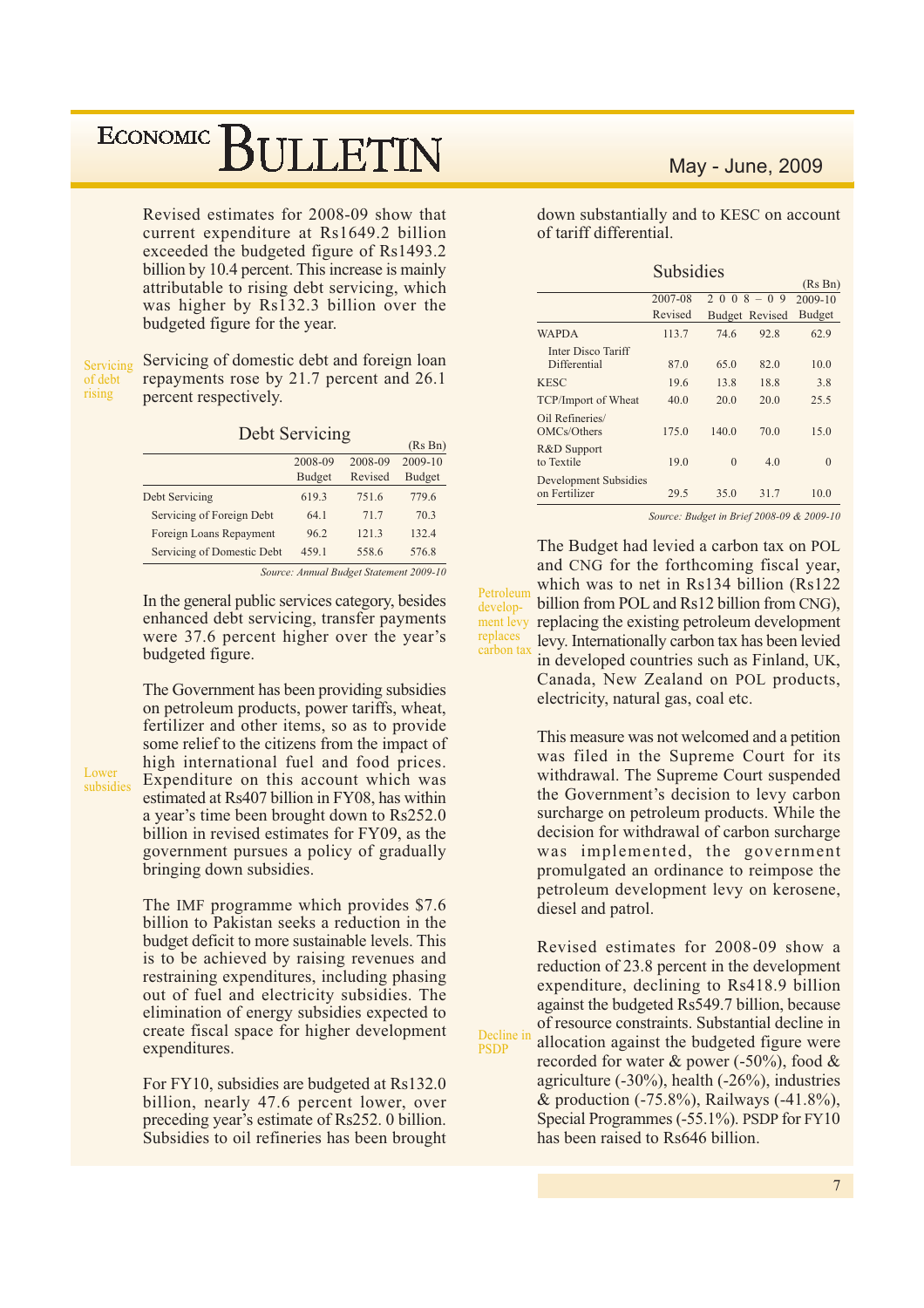#### **Revenue Receipts**

Tax revenue decline

Fall in

direct taxes

Revised estimates for 2008-09 show that revenue receipts (net) exceeded the budgeted figure of Rs1110.9 billion by 10.2 percent. This is attributable to higher  $(41\%)$  non-tax revenue, for tax revenue fell short of the target of Rs1251.5 billion by 5.7 percent. Both direct and indirect tax collection fell short of the target. The slowdown in revenue realization could be ascribed among other factors to deteriorating law & order situation, strikes and power outages constraining investors in undertaking any investment plans in the country and significant reduction in voluntary compliance and withholding taxes.

For fiscal 2009-10, tax revenue is budgeted at Rs1513.06 billion, an increase of 28.2 percent over last year's revised estimate. Direct taxes would contribute Rs557.3 billion, while Rs955.7 billion would be generated from indirect taxes on commodities and transactions.

A disaggregated analysis of tax revenue for FY09 shows that direct taxes at Rs461 billion (revised) would be short of the budgeted figure by Rs35 billion. The performance of the various components of direct taxes are responsible for this decline. There has been poor compliance of tax payers under voluntary payments, mainly attributable to poor tax facilitation and weak audit system. The overall growth in voluntary payments has declined. In figures, the payment with returns has fallen to Rs14 billion during July-March 2008-09 as against Rs48 billion in 2006-07.

The decrease has been due to a decline in the payments received from the corporate sector. And the second component of voluntary payments, *i.e.* advance tax has not shown any encouraging growth.

Revised estimates for indirect tax collection places it at Rs719.5 billion, a decline of 4.8 percent from the budgeted figure of Rs755.5 billion, mainly due to a fall in collections from customs and sales tax.

#### May - June, 2009

#### **Revenue Receipts**

|                                  | (Rs Bn)        |              |               |  |  |
|----------------------------------|----------------|--------------|---------------|--|--|
|                                  |                | 2008-09      | 2009-10       |  |  |
|                                  | <b>Budget</b>  | Revised      | <b>Budget</b> |  |  |
| Tax Revenue*                     | 1251.5         | 1180.5       | 1513.1        |  |  |
| <b>Direct Taxes</b>              | 496.0          | 461.0        | 557.3         |  |  |
| <b>Income Tax</b>                | 477.0          | 443.3        | 536.2         |  |  |
| Workers Welfare Tax              | 3.5            | $\Omega$     | $\theta$      |  |  |
| <b>Workers Participation Tax</b> | 9.0            | 11.6         | 13.9          |  |  |
| Capital Value Tax                | 6.5            | 6.0          | 7.2           |  |  |
| <b>Indirect Taxes</b>            | 755.5          | 719.5        | 955.8         |  |  |
| Customs                          | 170.0          | 145.0        | 167.2         |  |  |
| Sales Tax                        | 472.0          | 457.0        | 515.6         |  |  |
| <b>Federal Excise</b>            | 112.0          | 116.0        | 137.4         |  |  |
| <b>Other Taxes</b>               | 1.4            | 1.4          | 1.5           |  |  |
| <b>Airport Tax</b>               | 0.06           | 0.06         | 0.06          |  |  |
| Carbon Surcharge on POL**        | $\theta$       | $\Omega$     | 122.0         |  |  |
| Carbon Surcharge on CNG**        | $\overline{0}$ | $\mathbf{0}$ | 12.0          |  |  |
| <b>Non-Tax Revenue</b>           | 427.8          | 603.1        | 513.6         |  |  |
| <b>Income from Property</b>      |                |              |               |  |  |
| & Enterprises                    | 128.1          | 107.8        | 118.7         |  |  |
| Profits of PTA                   | 5.8            | $\mathbf{0}$ | $\theta$      |  |  |
| Profits of Pak Post              | 0.6            | 0.2          | 1.3           |  |  |
| Interest (Provinces)             | 17.0           | 18.4         | 16.8          |  |  |
| Interest (PSEs & Others)         | 22.6           | 24.2         | 25.4          |  |  |
| <b>Dividends</b>                 | 82.0           | 64.9         | 75.2          |  |  |
| <b>Receipts from Civil Admn</b>  |                |              |               |  |  |
| & Other Functions                | 183.1          | 236.9        | 281.0         |  |  |
| General Admn                     | 1.6            | 1.0          | 1.0           |  |  |
| <b>SBP</b> Profits               | 110.0          | 150.0        | 150.0         |  |  |
| Defence                          | 70.0           | 84.2         | 128.2         |  |  |
| Law & Order                      | 0.4            | 0.6          | 0.7           |  |  |
| <b>Community Services</b>        | 0.7            | 0.6          | 0.7           |  |  |
| <b>Social Services</b>           | 0.3            | 0.4          | 0.4           |  |  |
| <b>Miscellaneous Receipts</b>    | 116.6          | 258.4        | 113.9         |  |  |
| <b>Economic Services</b>         | 2.2            | 1.7          | 1.8           |  |  |
| Petroleum Development Levy       | 14.0           | 129.2        | $\theta$      |  |  |
| <b>Gas Development Surcharge</b> | 17.4           | 26.3         | 30.0          |  |  |
| Discount Retained on             |                |              |               |  |  |
| <b>Local Crude Prices</b>        | 23.5           | 23.6         | 15.0          |  |  |
| Royalty on Oil                   | 12.7           | 15.1         | 8.0           |  |  |
| Royalty on Gas                   | 21.3           | 31.2         | 27.0          |  |  |
| Passport & Copyright Fee         | 8.2            | 8.2<br>22.9  | 8.9           |  |  |
| Others                           | 17.4           |              | 23.2          |  |  |

\* Of which FBR collection had been projected at Rs1250.0 billion for 2008-09, at Rs1179.0 billion for RE 2008-09 and at Rs1377.5 billion for 2009-10 (BE).

\*\*Replaced by Petroleum Development Levy

Source: Federal Budget in Brief 2009-10

As one of the leading sources of federal tax receipts, the scope of sales tax has enlarged from only manufacturers to importers, wholesalers, distributors and retailers to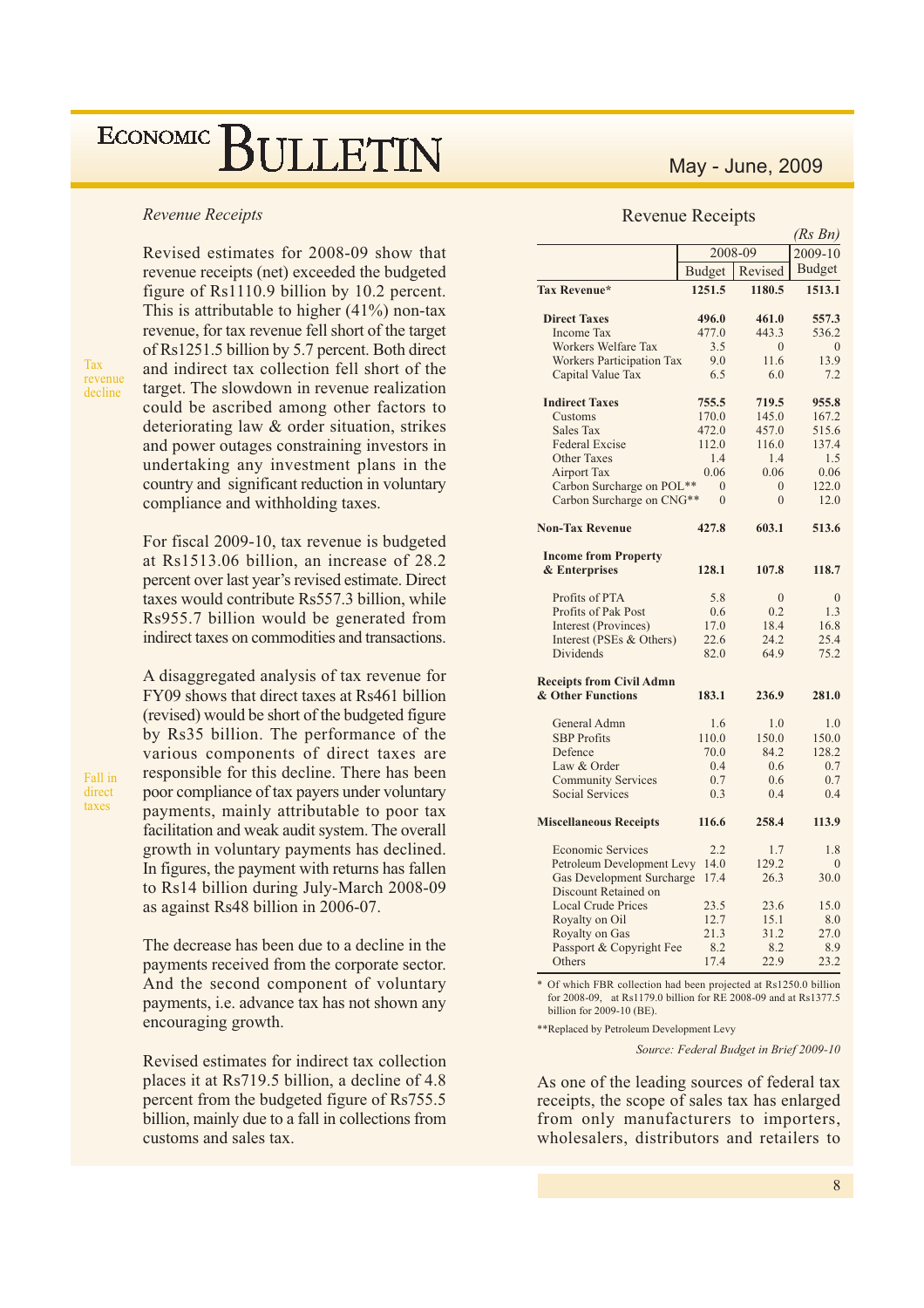| Excise<br>Sales Tax/Federal |
|-----------------------------|
|                             |

|                                                                                                                                                                                        | Some of the measures adopted in the Federal Budget 2009-10<br>Highlights<br><b>Fiscal Measures</b>                    |                                                                                                                              |
|----------------------------------------------------------------------------------------------------------------------------------------------------------------------------------------|-----------------------------------------------------------------------------------------------------------------------|------------------------------------------------------------------------------------------------------------------------------|
| Income Tax                                                                                                                                                                             | Customs Duty                                                                                                          | Sales Tax/Federal Excise                                                                                                     |
| Exemption limit in respect of a salaried person has been<br>enhanced from the existing Rs180,000 to Rs200,000 and<br>for a woman salaried tax payer from Rs240,000 to                  | and<br>set<br>Duty on mobile phones reduced from Rs500/<br>removal of RD @Rs250/set.<br>п                             | Records and documents are to be retained till the later of<br>five years or until the final decision in any proceedings.     |
| tax liability<br>Rs260,000.                                                                                                                                                            | Concession/exemption given on pharmaceutical raw<br>materials, live saving drugs and cancer diagnostic.               | Default surcharge will be imposed at the rate of KIBOR<br>plus 3% per annum.<br>٠                                            |
| on an income not exceeding Rs500,000. This limit has<br>Senior citizens enjoy a tax relief of 50% in their<br>now been raised to Rs750,000.                                            | Continuation of exemption of duty on import of agricultural<br>tractors<br>٠                                          | Excise Officer can extend the time limit for adjudication<br>Reduction in the period by which the Collector/Federal<br>٠     |
| would be<br>payable by individuals whose taxable income is Rs1 million<br>For the Internally Displaced Persons, a 5% tax                                                               | Reduction of duty on import of kits for 4-stroke autoricks<br>haws from $32.5\%$ to $20\%$ .<br>п                     | of cases under the Sales Tax Act 1990 and Federal Excise<br>Act 2005.                                                        |
| or more.                                                                                                                                                                               | Duty on hydrogen peroxide increased from 5% to 10%.<br>п                                                              | Harmonization of provisions regarding appeals to Appellate<br>Tribunal                                                       |
| Bonus paid or payable to a corporate employee receiving<br>income Rs1 million or more would be charged a tax at the<br>income Rs1 million or more would be charged<br>rate of $30\%$ . | Duty on welded stainless pipes increased from 5% to 15%.<br>п                                                         | Dispute<br>Alternate<br>of<br>system<br>the<br>of<br>Regularization<br>٠                                                     |
| Income tax collected on export proceeds is being made<br>final discharge of liability of the exporters to facilitate                                                                   | Duty reduced on raw materials of transformers and control<br>panels<br>п                                              | Import and supply wheel chairs for special people have<br>Resolution.<br>٠                                                   |
| export oriented activities.                                                                                                                                                            | Duty increased on plastic sanitary ware from 20% to 25%<br>п                                                          | been made zero rated.                                                                                                        |
| $@2.5\%$ of<br>% of their<br>tax payable, if they are able to make at least 90<br>Manufacturers have been allowed tax credit<br>sales to sales tax registered persons.                 | Exemption from duty on steel tubes used for manufacturing<br>of CNG cylinders.<br>п                                   | Activation charges on cellular phones have been reduced<br>from Rs500 to Rs250.<br>٠                                         |
| Withholding tax on exports is proposed at 4% from the<br>existing rate of 2%.                                                                                                          | Increase of duty on tufted carpets from 10% to 15% to<br>avoid mis-declaration with other types of carpets.<br>п      | Exemption on import of ware potato and onions has been<br>withdrawn<br>$\blacksquare$                                        |
| Salaried tax payer having income of Rs500,000 or more<br>required to file income tax return alongwith wealth                                                                           | Rationalization of duty on certain items.<br>п                                                                        | The rate of FED on locally produced cigarettes has been<br>enhanced.<br>п                                                    |
| th wealth<br>statement.                                                                                                                                                                | Continuation of regulatory duty on luxury/nonessential<br>goods.<br>п                                                 | Rate of FED on cement has been reduced from Rs900 to<br>п                                                                    |
| now been<br>Filing of wealth reconciliation statement has                                                                                                                              | Some amendments have been proposed in the Custom<br>٠                                                                 | Rs700 per metric ton.                                                                                                        |
| Commissioner of Income Tax authorised to delegate powers<br>statement.<br>made compulsory for tax payers who file wealth                                                               | If a passenger avails the facility of green channel for<br>Act, 1969.                                                 | FED on telecommunications services has been reduced<br>from $21\%$ to $19\%$ .<br>٠                                          |
| to a firm of Chartered Accountants for conducting audit<br>of a tax payer.                                                                                                             | clearance of his baggage, it would be taken as declaration<br>made by him that no duitable or contraband goods are in | 5% FED on motor cars has been withdrawn.<br>٠                                                                                |
| exceeding<br>Tax collected on monthly electricity bills                                                                                                                                | No refund shall be allowed if the custom authorities are<br>his possession.<br>п                                      | FED has been levied on advertisement in newspapers,<br>periodicals, hoarding boards, pole signs, signboard and<br>п          |
| Rs30,000 adjustable against final tax liability.                                                                                                                                       | satisfied that the incidence of customs duty and other                                                                | shop board.                                                                                                                  |
| A person is entitled to tax credit on interest payment of<br>ncome or<br>Rs500,000, whichever is low. The said limits are proposed<br>housing loans upto 45% of the taxable is         | The time period has been enhanced of reopening of cases<br>levies has been passed on to the buyer or consumer.<br>п   | FED on insurance services enhanced from 10% to 16%.<br>п                                                                     |
| Minimum tax at 0.5% of turnover has been restored which<br>to be enhanced to 50% and Rs700,000 respectively.                                                                           | A time limit of 30 days has been prescribed for filing of<br>from two to three years.<br>٠                            | FED $@16%$ has been levied on fund/non-fund services<br>provided by banking companies and non-banking financial<br>companies |
| was abolished last year.                                                                                                                                                               | review application with Director Customs Valuation against<br>determination of customs value.                         | services provided by<br>$\circ$ n<br>FED $@16\%$ has been levied<br>stockbrokers<br>п                                        |
| equipment installed for generation of alternate energy<br>Accelerated depreciation on plant, machinery and                                                                             | Enhancing powers of the Director Customs Valuation.<br>п                                                              |                                                                                                                              |
| the rate of<br>projects has been proposed to be allowed at<br>90% of the cost of the asset.                                                                                            | Changes in the Definition Clauses.                                                                                    | FED @16% has been levied on services provided by port<br>and terminal operators in respect of imports.                       |

May - June, 2009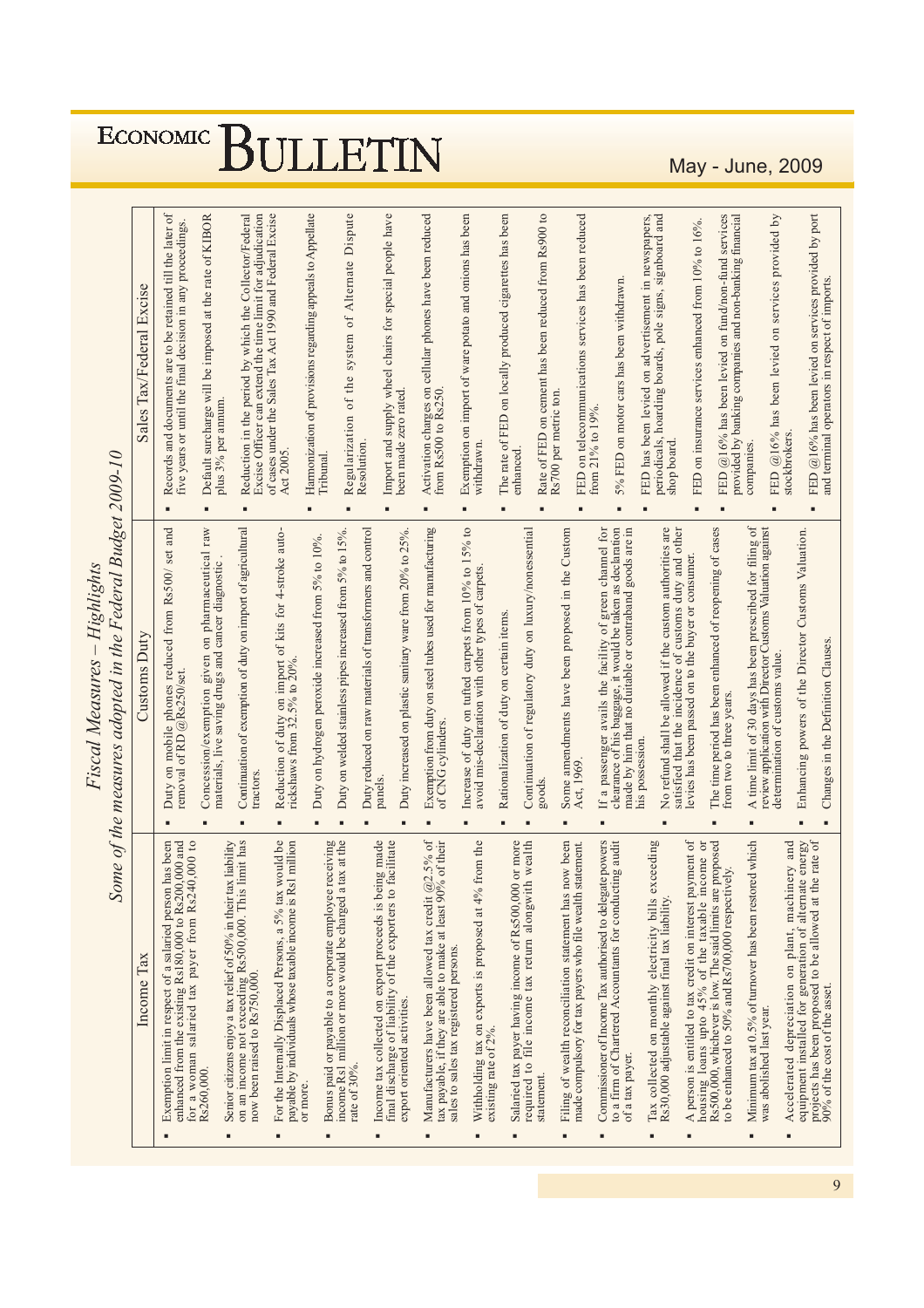specified services  $(a)$ 16 percent generally, except few commodities having 18.5 percent and 21 percent rate of sales tax.

During FY09, sales tax contributed nearly 64 percent of the indirect taxes. It is collected both at the import and domestic stage. However, the target for the year has been missed by 3.2 percent implying a shortfall of Rs15 billion. This is mainly due to import compression. Under the import sub-head, POL products account for more than 33 percent of the sales tax collection at import stage. A decline has been witnessed since November '08, in the tax collected from POL.

**FED** 

target

surpasses

External

resources

Domestic sales tax collection has been higher, except from three sectors, namely, sugar, services and beverages. Collection from POL products has increased substantially from preceding year's collection. The decline in sales tax from three commodity groups was due to procedural bottlenecks and in case of sugar a decline in the production of sugarcane and early closure of crushing season.



Customs duty collection fell short of the target of Rs170 billion by 14.7 percent. In the earlier months of FY09, as fuel and commodity prices rose in the international market, value of imports went up with a corresponding increase in custom duties. In the later period, the prices of petroleum products, iron & steel and other items registered a considerable fall. Import of automobiles, one of the major revenue earners. also fell due to slowdown in demand because of restrictions on car financing by banks. Cost of exemptions remains high, despite Federal Board of Revenue discouraging undue exemptions. Duty free imports on account of imports by hospitals/charitable institutions, on

#### May - June, 2009

items subjected to 0 percent tariff, etc are also quite high. All these factors have cumulatively led to a decline in customs duty collection.

Revised estimates for federal excise duty for FY09 show that Rs116 billion was collected during the year, surpassing the target of Rs112 billion. For FY10, a target of Rs137.4 billion has been set, 18.4 percent higher over last year's estimates. The major revenue earners under this head, included, cigarettes & tobacco, cement, beverages and natural gas. A shortfall in FED collection against the budgeted figure was registered for cement and natural gas. The 1 percent special excise duty levied in the budget 2007-08, has contributed Rs14.3 billion towards excise duty revenue and has helped enhance the FED collection.

Non tax receipts of the federal government were substantially higher  $(41\%)$  in FY09 against the budget figure, primarily because of larger receipts from SBP profits, defence and petroleum development levy. These three heads constituted 60 percent of the non-tax revenue during the year.

During the year 2008-09, inflow of external resources projected at Rs300.2 billion, were higher by 22.4 percent at Rs367.4 billion. A substantial increase was recorded in commodity aid (non-food) (budgeted Rs145.6 billion revised figure Rs191.3 billion) and aid flow from the Islamic Development Bank was higher at Rs52.48 billion (target Rs31.25 billion) and from China Rs40 billion (target 0 rupees).

Privatization which had stalled last year is expected to pick up during the year, and proceeds are expected to rise sharply to Rs19.35 billion against Rs1.3 billion in FY09.

The government has set targets for various areas of the economy for FY10. It has through the Budget provided support for the development of agriculture, livestock & dairy farming, fisheries, for village electrification for industries, removing infrastructural bottlenecks, higher PSDP allocations for power sector, and for bringing about a reduction in poverty and improving the lives of millions. Achieving all this is a huge challenge for the government.

Sales tax misses target

Decline in custom

duty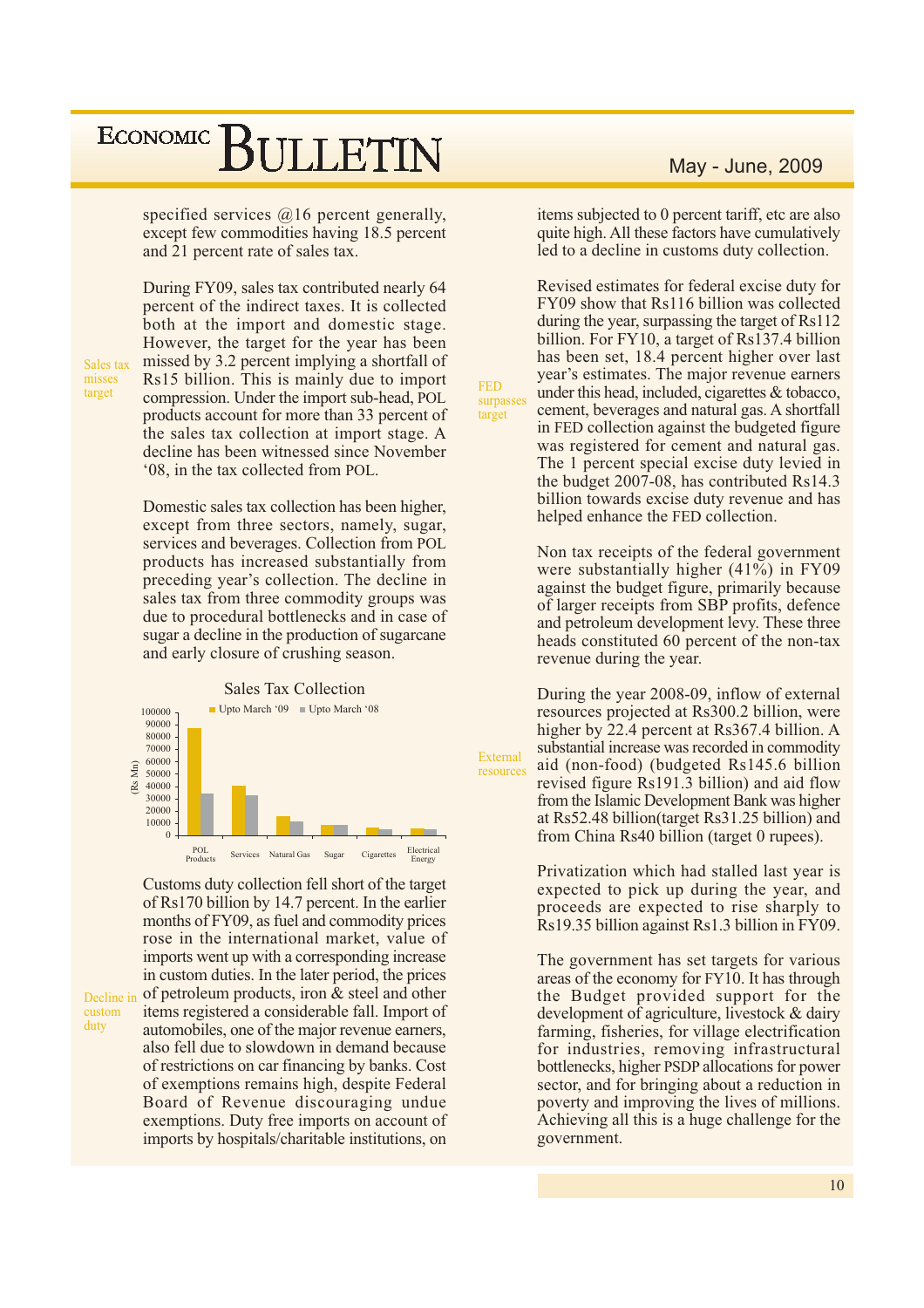May - June, 2009

## ECONOMIC BULLETIN

### **Sectoral Implications of the Federal Budget**

#### **Banking & Insurance Sectors**

#### **Budgetary Impact - Banking Sector**

- Recent amendment in seventh schedule of Income Tax ordinance deprived banks in claiming tax deduction on provisions of NPLs. Facility has been restored and restricted to maximum 1% of total advances in tax year.
- Increase in withholding tax from currently 2% to 4% on importers may indirectly hamper the banks.
- Large import houses previously exempted from WHT on imports will now be taxed which will have indirect implications on banks.

#### **Measures**

- Customs budgetary measures mainly aim at providing Industrial incentives for growth & expansion, boosting of export oriented sectors and maintains its stance at discouraging import of non essential and luxury items.
- Levy of FED at 16% at VAT mode has been levied on fund/non fund services provided by the banking companies and non banking financial services.
- Enhancement of FED rate on Insurance services from 10% to 16% in VAT mode.

The recent measures taken by Government of Pakistan in the budget on the banking sector are more likely geared to have indirect impact then a direct impact. The higher allocation of PSDP by PKR 646bn (including federal and provincial) is expected to bode well for the banking sector as it would mean more labor being employed in different industries like construction which in turn would fuel other industries like textiles, pharmaceutical and agriculture which would result in more cash influx in the banking system and eventual increase in per capita income.

Despite recent fondness of the government in attracting money through National Saving schemes, we believe that liquidity will find its way back into the banking system arising

from employment generation and industry revival.

The Seventh schedule under Income Tax ordinance deprived banks in claiming Income tax deduction on provisions of non performing loans. The facility has been restored and will bode well for the banking sector profits; however the government has capped the deduction at 1% of total loans instead on provisioning of NPL.

Levy of Federal Excise duty enhancement to 16% under VAT mode on fund/non fund services like cheque book issuance etc will result in increased cost of doing banking for individuals/corporations. The impact maybe neutral for the banks as they will pass on the costs to the end consumers; however this may result in decline in number of such transactions.

Trade businesses for the banks stand to lose out as we may see decreased import transactions as the government aims at keeping the current account in check; therefore we see WHT on importers being from 2% to 4%, furthermore the larger import houses which previously were exempted from WHT now comes under the tax bracket.

Government aims at keeping its stance on curbing non-essential and luxury items import through taxes which in some cases exceed 100% of the import value. The budget has also emphasized on proper checks and balances on under-invoicing at import stages which could bode well for the revenue stream of the banks as declaration amount on LC/s would enhance and could result in increased commission for the banks.

#### **Cement Sector**

• Government has set an ambitious target of PKR 646bn for PSDP which is 14% higher than the Measures initial target of PKR 550bn and 78% higher than the revised target of PKR 363bn for the FY09.

Implications -Neutral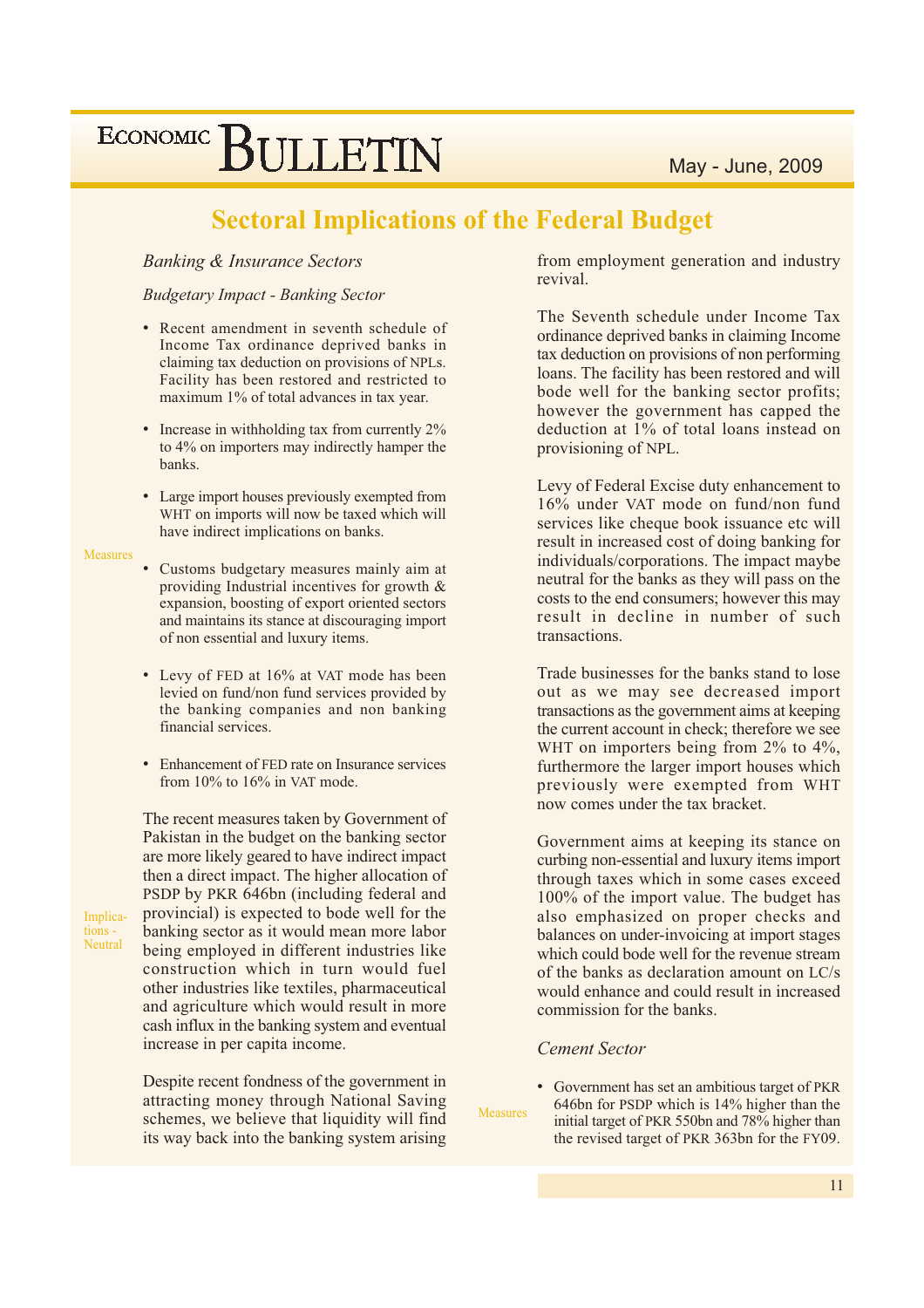Federal component of the PSDP stands at PKR 446bn where as Provincial component has been increased to PKR 200bn from the initial target of PKR 150bn for FY09.

• Reduction of 22% in Federal Excise Duty from PKR 900 per ton (PKR 45 per bag) to PKR 700 per tons (PKR 35 per bag).

The government has proposed an overwhelming size of Public Sector Development Program which looks quite optimistic given the fiscal constraints and IMF shackled economy. Track record of the government paints the picture even gloomier as the government couldn't absorb the fiscal pressures on the economy last year making PSDP the ultimate casualty axing a major chunk from the initial target. So the biggest question mark would be the availability of funds as the government is likely to miss the revenue target too given the overall condition of the economy.

In our view, PSDP spending would heavily depend on the swiftness of fund release promised by the Friends of Pakistan. Timely acquisition of these funds would ease some pressure off the fiscal situation providing the vital breathing space for the fiscal starved government. PSDP spending creates a multiplier effect in the economy.

Higher PSDP spending can revert the downward trend in the local cement consumption which so far has suffered a decline of 19%. As PSDP spending and cement consumption are knitted in a strong positive correlation of 0.99, we expect the cement consumption to boost in the next year. Government has announced:

- PKR 25bn for reconstruction in Earthquake **Effected Areas**
- PKR 15bn for water courses
- PKR 12bn for Mangla dam raising
- Construction of 9,469 housing units

These allocations breath some life in the local cement consumption. During FY09. extraordinary export growth absorbed the demand pressures from the local front, but going forward as regional demand is expect to decline going forward given the financial slow down and capacity addition by the regional peers. In major demand contraction from abroad, PSDP spending would be of vital importance for the Pakistani cement manufacturers.

Government has reduced the FED by PKR 200 per ton (PKR 10 per bag) from PKR 900 per ton to PKR 700 per ton. Theoretically, this should bring the prices down by at least PKR 10 a bag, but in the past cement manufacturers have pocketed the reduction in the FED, depriving the benefits to end consumers. On the consumption side, 10 rupee per bag reduction in FED won't cause a miraculous turnaround in local demand. Macro economic stability, PSDP spending and improved law and order situation will be the key factors to uplift the cement demand locally.

Oil Sector

Implica-

Neutral

tion-

Upstream Division (E&P), Midstream(refinery), Downstream (OMC's)

- Petroleum Development Levy has been replaced by Carbon Surcharge tax.
- Measures The government levied PDL in place of carbon surcharge, through an Ordinance wef July 9, 2009

We expect this tax will be charged on sales of CNG, HSD and regulated oil products directly from refineries and resale by oil marketing companies. This tax has a fixed nature as compared to PDL. We expect that this tax will be charged at OMC level and will not be a part of the formula for calculation of OMC margin.

We expect that this measure will have a neutral effect on the sector as it does not effect the earnings of refineries and OMCs.

Subsidy for the sector: In the Budget 2009-2010 Government has decided to phase out subsidy gradually from sector therefore it has

Implications -Positive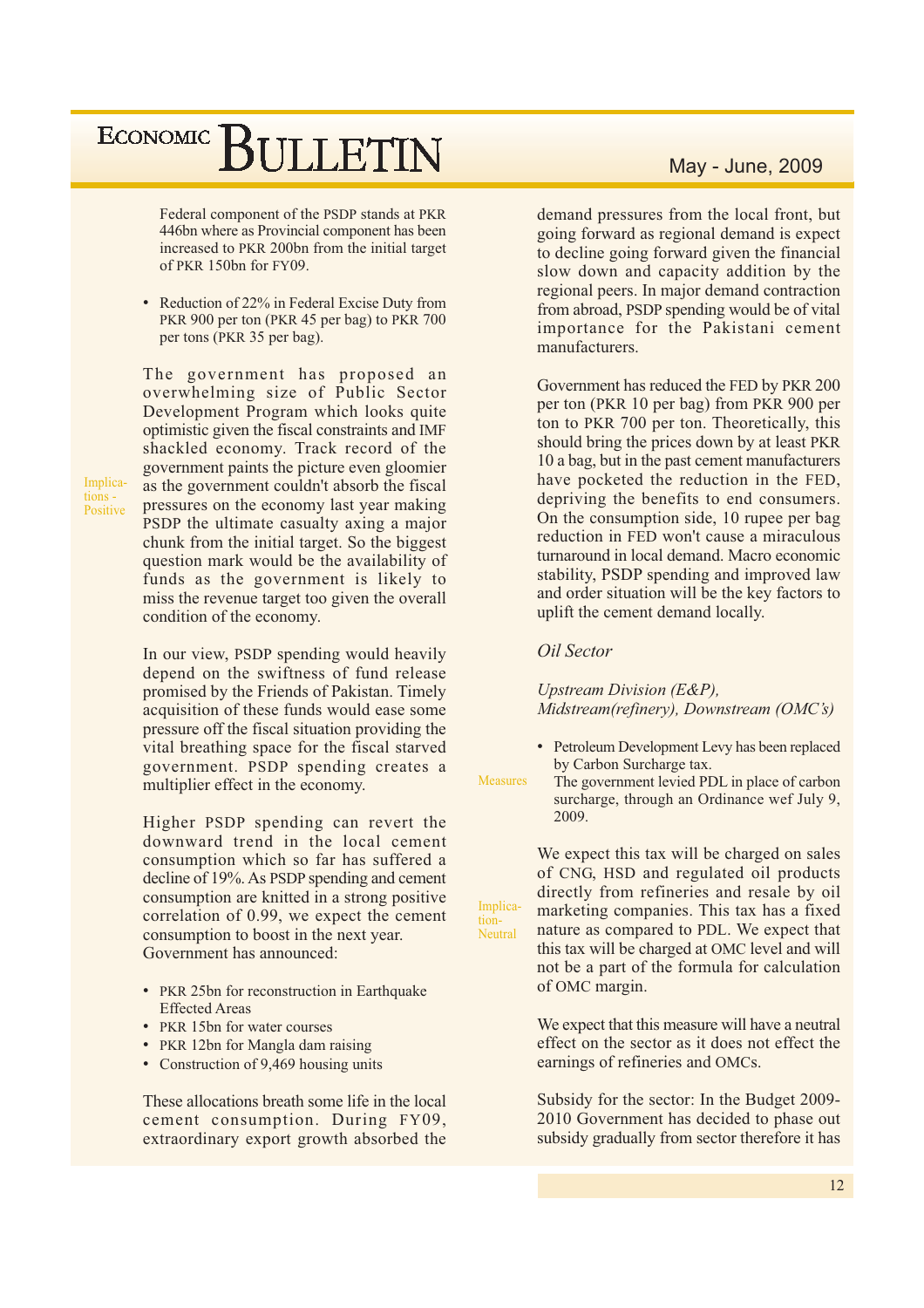slashed the subsidy from PKR 55bn to PKR 15bn for the current year. Moreover, Government has allocated PKR 1.87bn in PSDP for Natural Resources Division for the completion of ongoing petroleum projects.

#### **Auto Assembler Sector**

- Removal of 5% FED on locally manufactured cars.
- PKR 4bn subsidy is proposed for farmers for purchasing tractors under the Benazir Tractor scheme.

**Measures** 

Budgetary

Impact -

Positive

- Reduction of duty on imports of Kits for 4stroke auto rickshaws from 32.5% to 20%.
- Custom Duty on CBU motorcycles is proposed to be reduced from  $70\%$  to  $65\%$ .

The automobile industry has been going through the hardest of times, with sales down in the pit and taxes going through the roof. After 8% YoY sales decline in FY08 and another 45% drop in 10MFY09, the industry is in a need of immediate bailout. The exemption of 5% FED on locally produced vehicles would help in easing the skyrocketing vehicles prices and aide in attracting price sensitive buyers; therefore its impact is positive for the local manufacturers. It is highly expected that the local manufacturers will fully pass the FED exemption in a bid to attract to budget conscious consumers. We believe Pak Suzuki would be the major beneficiary of this FED exemption as the company had already reduced the price in the range PKR 20,000-PKR 55,000 in April last. But customers of INDU may not benefit much as INDU had already enhanced car prices by average PKR 30,000.

#### Subsidized tractor scheme should help local assemblers

A subsidy of PKR 4bn announced for farmers for purchasing tractors under Benzair Tractor Scheme would boost the sales of local tractor manufacturers as it should bring down the existing prices.

#### **Telecommunication Sector**

- Reduction of duty on mobile phones from PKR 500/set to PKR 250/set and removal of RD at  $Rs.250/set.$
- Reduction of activation charges on cellular phone from PKR 500 to PKR 250 per set to reduce cost of new connection on mobile phones.
- FED of twenty paisas per SMS in addition to Measures the existing rates specified to be aimed at meeting revenue requirements.
	- Reduction of federal excise duty on telecommunication services from 21% to 19% to reduce the cost of service.
	- Fees charged by electronic media on advertisements in the form of 16% FED.

The government in its budget has shown intentions of continuing with the attractive **Budgetary** telecom growth and policies in the past. The Impact -Neutral to budget has provided relief measures to the Positive cellular sector which includes the cellular importers.

> It has been decided to reduce the Custom duties on mobile hand sets being imported from previously PKR 500/set to PKR 250/set and removal of Regulatory duties of PKR 250/set. This aim has been introduced to stimulate cellular growth in the economy where high inflation (November peak at 25%), decreasing purchasing power, rising unemployment and increased duties at import stages of mobiles have seen the demand of cellular sets declining in the recent past; this reduction in custom duties and elimination of regulatory duty may help in reviving the growth.

> Reduction of activation charges from PKR 500 to PKR 250 per set may have a neutral impact on cellular companies but may benefit the consumers as activation charges to the government have now been reduced; however the cellular companies may stand to benefit from such reduction as such activation removal charges schemes introduced from time to time may result in decline in revenue out flow for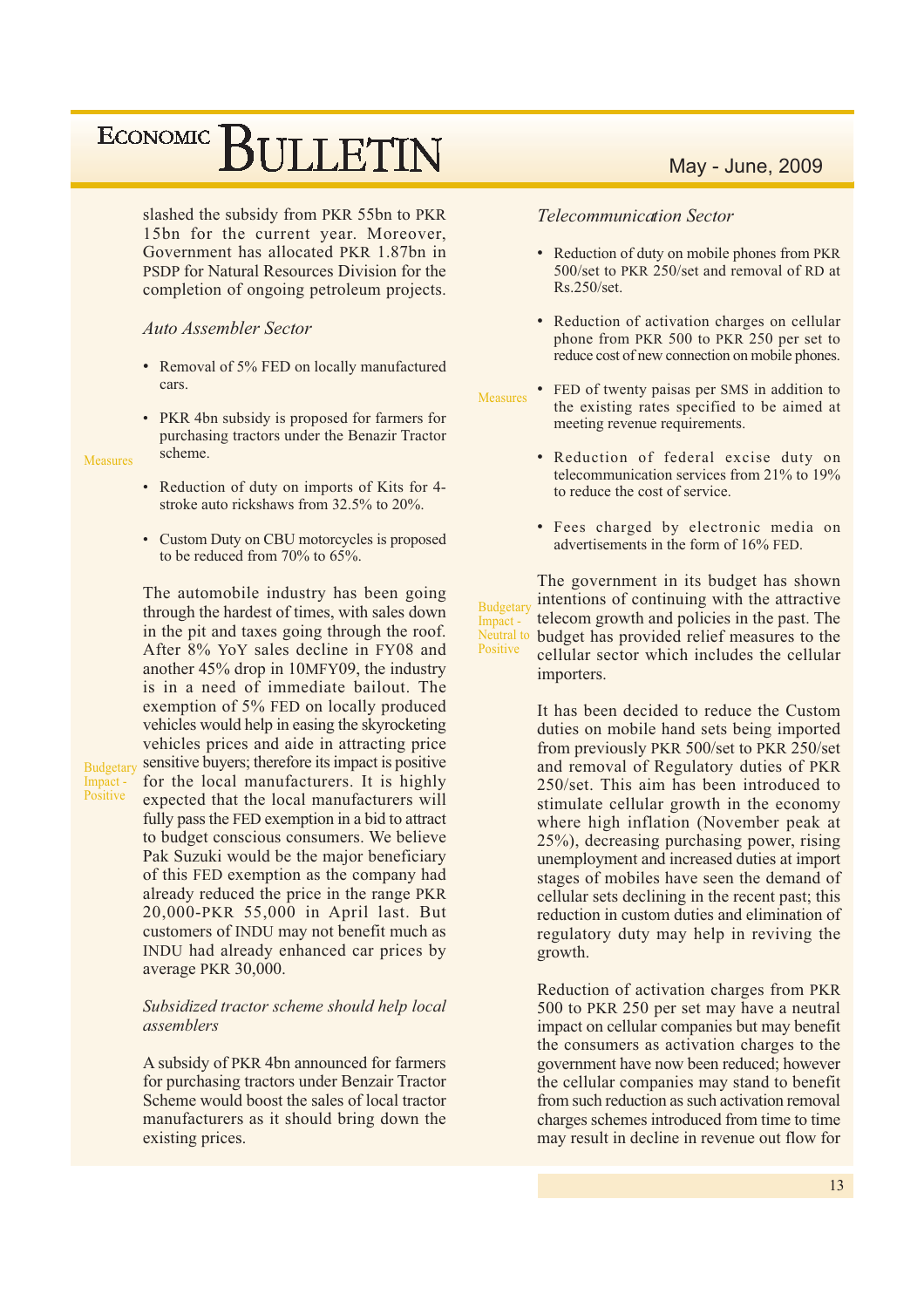the companies. Furthermore, levy of additional 20paisas per sms may result in increased revenue stream for the government but may result in squeezed profits for cellular companies along with decline in outgoing sms. FED on telecommunication services have also been reduced from 21% to 19% to reduce the cost of service.

The above measures bode positive for the telecommunication sector and may aid in attracting further Foreign Direct Investment needed to stimulate growth in the sector. Reduction in custom duties will result in increased penetration (currently standing at 90mn users) which ultimately will help the government in meeting its revenue requirement. Increased revenue for Ufone as a result of above mentioned factors can increase the revenue stream for PTCL in the form of dividends which may increase our target price for the stock from our current fair value of PKR 27.8/ share.

#### **Fertilizer Sector**

- The subsidy on import of urea has been enhanced from PKR 3bn to PKR 10bn million whereas the PKR 21bn provided for the import of DAP fertilizer during the outgoing fiscal year has been withdrawn. Similarly the PKR 7.62bn subsidy for phosphatic and postassic fertilizer has been retreated.
- Feedstock gas subsidy will gradually be **Measures** eliminated. No additional details are provided with reference as to over in what period the gas subsidy will be terminated.
	- BT cotton seeds will be provided to farmers on subsidized rates.
	- PKR 18bn has been allocated for agricultural PSDP.

There were no surprises in the FY10 budget for the agricultural sector; therefore we expect

#### May - June, 2009

the impact on the sector to be neutral. We highlight FY10E would be last year before Budgetary the domestic industry reaches excess capacity Impact on urea (1.3mn tons will be added in FY11) Neutral to and then eventually government will not Positive import expensive urea but would probably export the excess urea.

> Elimination of subsidy on DAP, phosphatic and postassic was inline with the market expectations as the international price declined substantially and therefore there is no need to give subsidies. The forecasted growth of 3.8% in FY10E is very much achievable provided the much needed water availability.

> The PKR 18bn allocated for agricultural PSDP would be used for development of new technologies, creating necessary infrastructure, ensuring availability of agricultural credit, encouraging research and extension and etc consequentially resulting in a medium to long term positive impact on the sector.

#### **Power Sector**

Impact -<br>Positive

• Power subsidy has decreased by 40% in Budget **Measures** 2009-2010

Government has decreased the power subsidy from PKR 111.64bn to PKR 66.70bn this will likely result in an increase in power tariff and better cash flows for PEPCO and KESC. This measure will have a positive effect on the whole energy chain which is haunted by the **Budgetary** circular debt. Fiscal starvation of the government had made the power and energy sector, a victim of circular debt, removal of subsidy will enhance the efficiency in the power chain improving cash flow scenario for the power sector. This will reduce the mammoth short term financing cost and may result in better payout from the sector.

> (Contributed by Taurus Securities Ltd, a subsidiary of National Bank of Pakistan)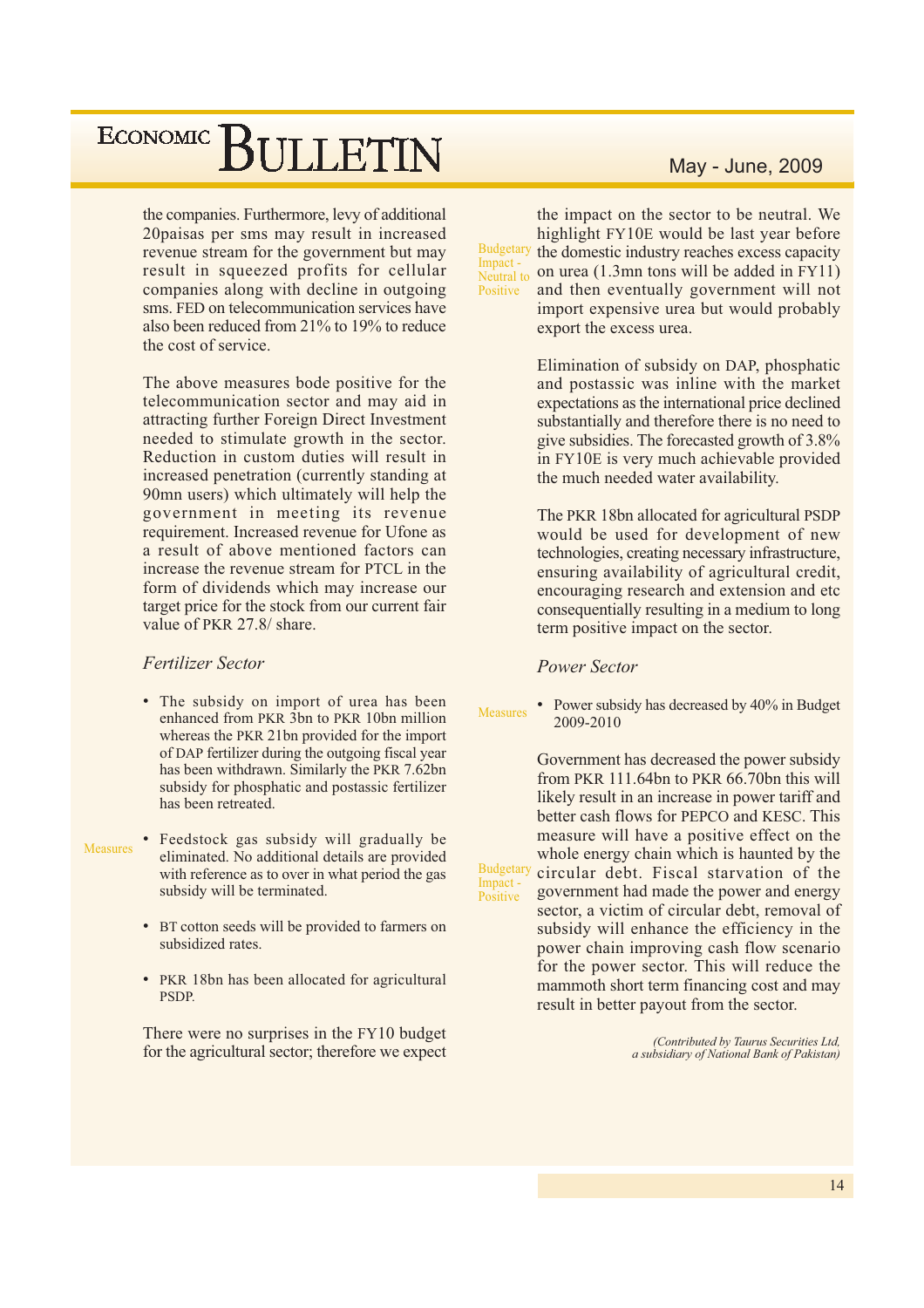

####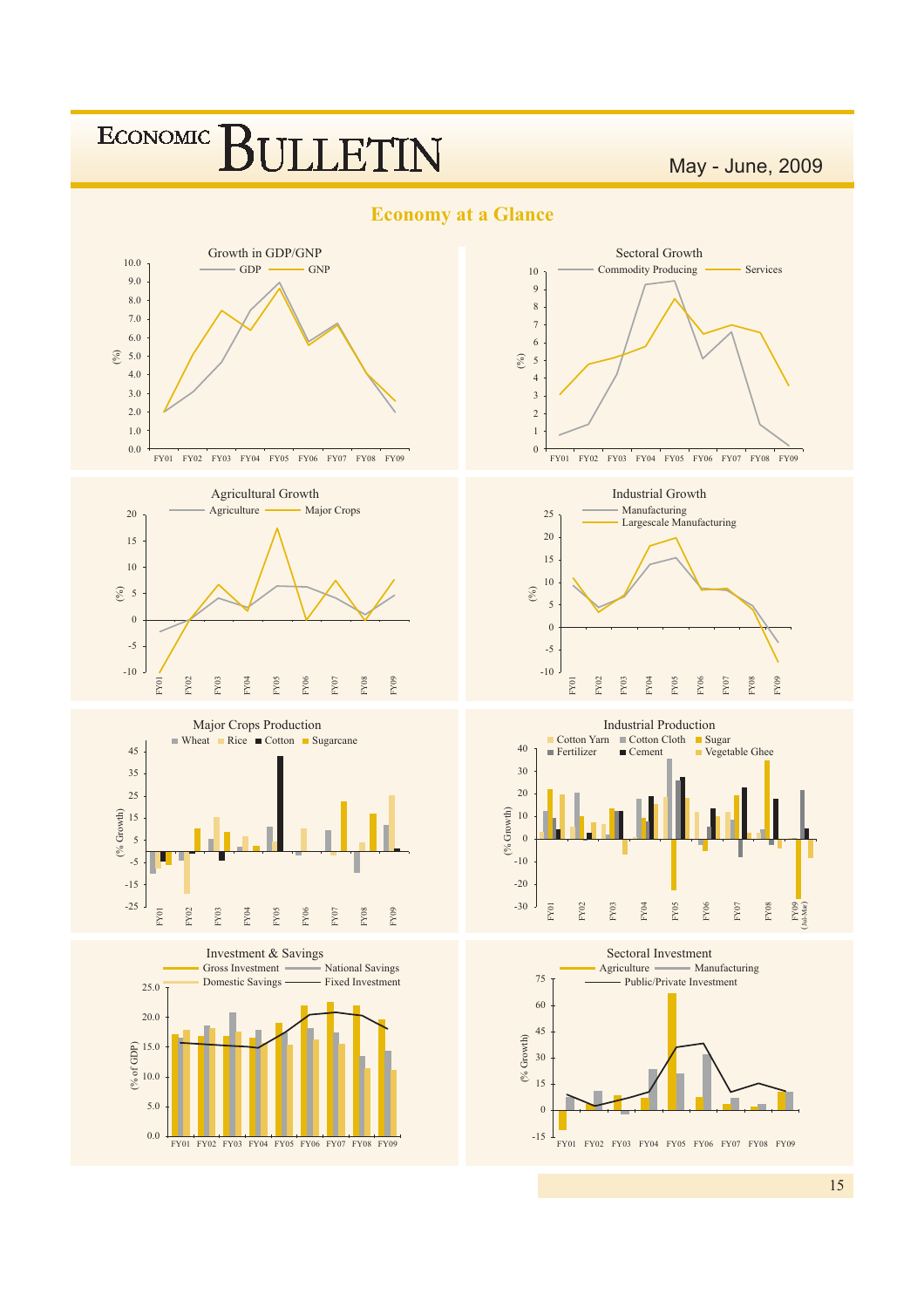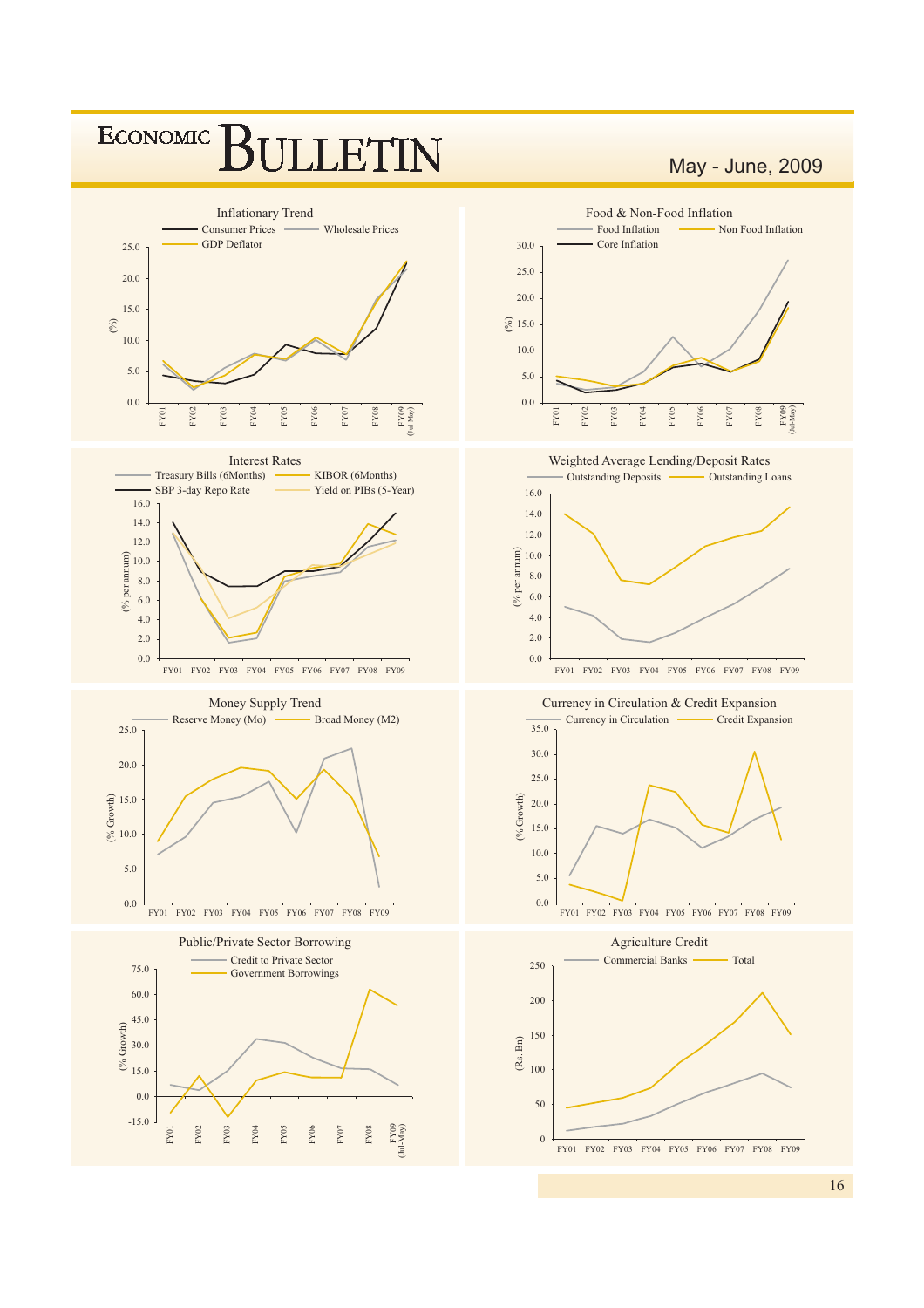#### **ECONOMIC** ET IN



Economic Classification-Exports







Loan Commitment & Disbursement Disbursements Commitments



May - June, 2009



Economic Classification-Imports





140.00

Rs per £



External Debt & Liabilities

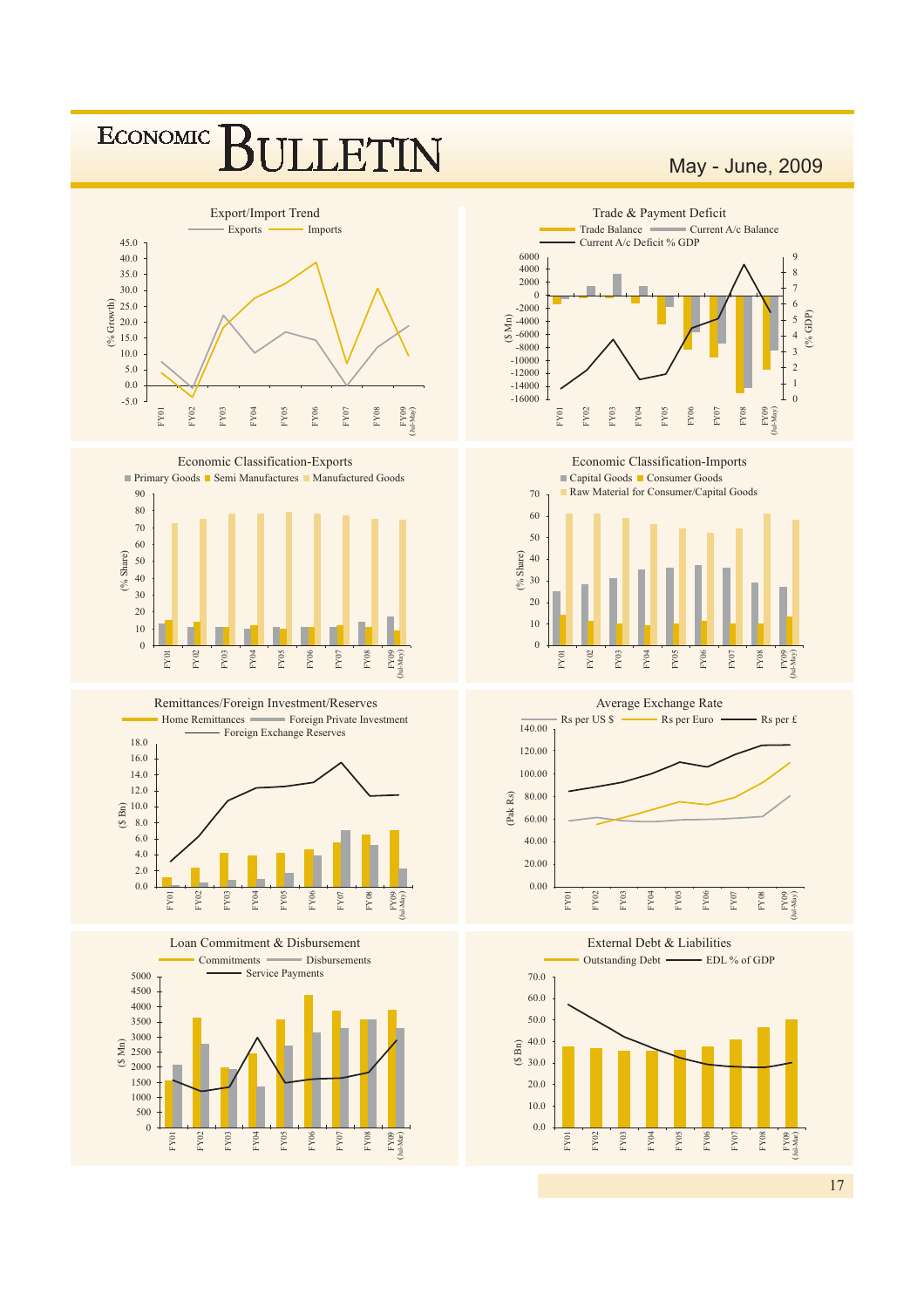#### **ECONOMIC**  $F1$ N









#### May - June, 2009



Financing of Fiscal Deficit



#### **Bank/Non Bank Borrowings**



Expenditure on Education & Health  $\blacksquare$  Education  $\blacksquare$  Health  $3.00$ 2.50  $2.00$  $( ^{0}\!\!/\!\mathrm{GDP})$ 1.50  $1.00$  $0.50$  $0.00$ FY01 FY02 FY03 FY04 FY05 FY06 FY07 FY08 FY09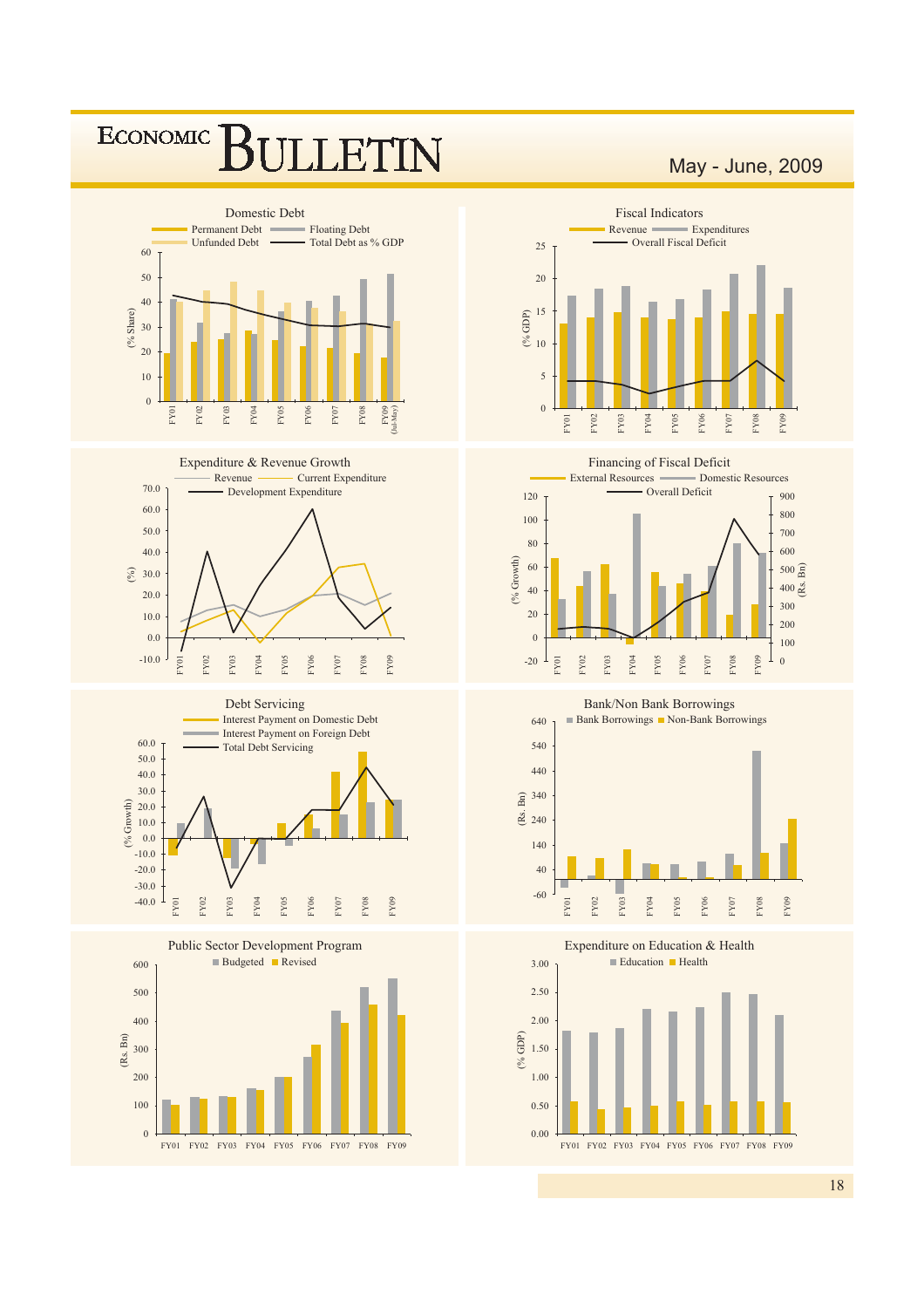### **Provincial Budgets 2009-10 Highlights**

#### Punjab

- Overall size of the provincial government budget for 2009-10 has been proposed at Rs490 billion, nearly 26 percent higher than the budgetary allocations of FY09.
- $\blacksquare$ The proposed budget has earmarked Rs175 billion for the Annual Development Program, 9.4 percent higher over the budgetary allocation for FY09.
- Current expenditure is budgeted to rise by 11.5 percent to Rs314.9 billion in FY10 against preceding year's revised estimates. General Public Services receives more than 50 percent of this amount.
- General revenue receipts in FY10 would be higher by 17.7 percent at Rs423.5 billion. The province is expected to get Rs321 billion from the federal divisible pool. Rs11.1 billion under straight transfers and federal grant of Rs4.6 billion. Provincial share in Federal Tax Assignments is higher by 19.4 percent while federal grant would be nearly 36 percent less than the previous year's revised estimates.
- Provincial own revenue receipts are budgeted to rise by 27.5 percent at Rs86.7 billion, comprising of provincial tax revenue of Rs49.6 billion and provincial non-tax revenue of Rs37 billion. Provincial tax revenue is higher by 76.5 percent but provincial non-tax revenue is lower by 7 percent over the revised estimates of FY09.
- The budget shows a revenue surplus of Rs108.6 billion, which is 40.3 percent more than the revised estimates of 2008-09. After taking account of net inflows under capital receipts and public account net, the surplus could further rise to Rs135.5 billion in 2009-10, up 15.3 percent over 2008-09.
- Under the proposed ADP, allocations have been made for the implementation of 70 on-going schemes and only 9 new schemes. Priority has been assigned to the development of social sectors.
- 34 percent of the ADP has been earmarked for the improvement of education, sports, health, water and sanitation and regional planning.
- Main focus would be on poverty alleviation. Rs30 billion has been allocated for subsidy on Sasti Roti, eatables, stipends to poor students, medical and other facilities.
- No new tax has been proposed in the budget. The provincial government will try to cut current account expenditure by Rs5 billion.
- The planned cost cutting measures include the rationalization of provincial departments and ban on official functions in hotels.
- The budget reveals an overall deficit of over Rs66 billion.

#### Sindh

- The provincial government has announced Rs327.2 billion budget for 2009-10, envisaging 22.3 percent increase over the revised budget of FY09.
- Annual development program has an outlay of Rs75 billion, while Rs15 billion has been earmarked for Local Governments. These allocations are higher by 37 percent and 25 percent respectively over the preceding year's revised estimates.
- The proposed budget reveals total development outlays of Rs112.9 billion, after taking account of Rs16.6 billion under federal PSDP grant and Rs6.3 billion under foreign project assistance. The development portfolio represents a rise of 29.6 percent over revised estimates.
- A sum of Rs213.4 billion has been earmarked for current expenditures, showing a 15.4 percent rise over revised budget estimates.
- In FY10, total revenue receipts are budgeted at Rs310.4 hillion
- Sindh's share in Federal Tax Divisible Pool is budgeted at Rs125.2 billion 2009-10, 20.2 percent higher over last year's revised estimates. Provincial tax receipts are budgeted at Rs39.1 billion. Besides, Rs50 billion are expected under Straight Transfers, while Rs29.2 billion would be available as District Support Grant and Production Bonus (Special Grant).
- The budget shows a huge deficit of Rs16.8 billion in FY10 against a surplus of Rs703 million in the revised estimates. The government hopes to meet this deficit through improving revenue collection, mobilizing additional resources and containing current expenditures.
- The government will continue emphasizing development of agriculture, building roads, construction of housing units for low paid workers, improving transport and communication, education, health, water & sanitation and developing mega projects for Karachi.
- The government plans to undertake major programs in 2009-10. These include initiating a Rs4 billion 'Cash Grant Program' to support the incomes of poor targeting 500,000 women. It will also implement a Rs2 billion 'School Nutrition Program' for providing nutrition to children and encouraging greater school participation.
- The government has allocated funds for providing support to street children under a project for 'Rehabilitation of Street Children through Civil Society Organizations'.
- Efforts are being made to harness alternate energy source such as Solar, Wind and Geo thermal in collaboration with international and national companies.
- The government has decided to set up Sindh Bank.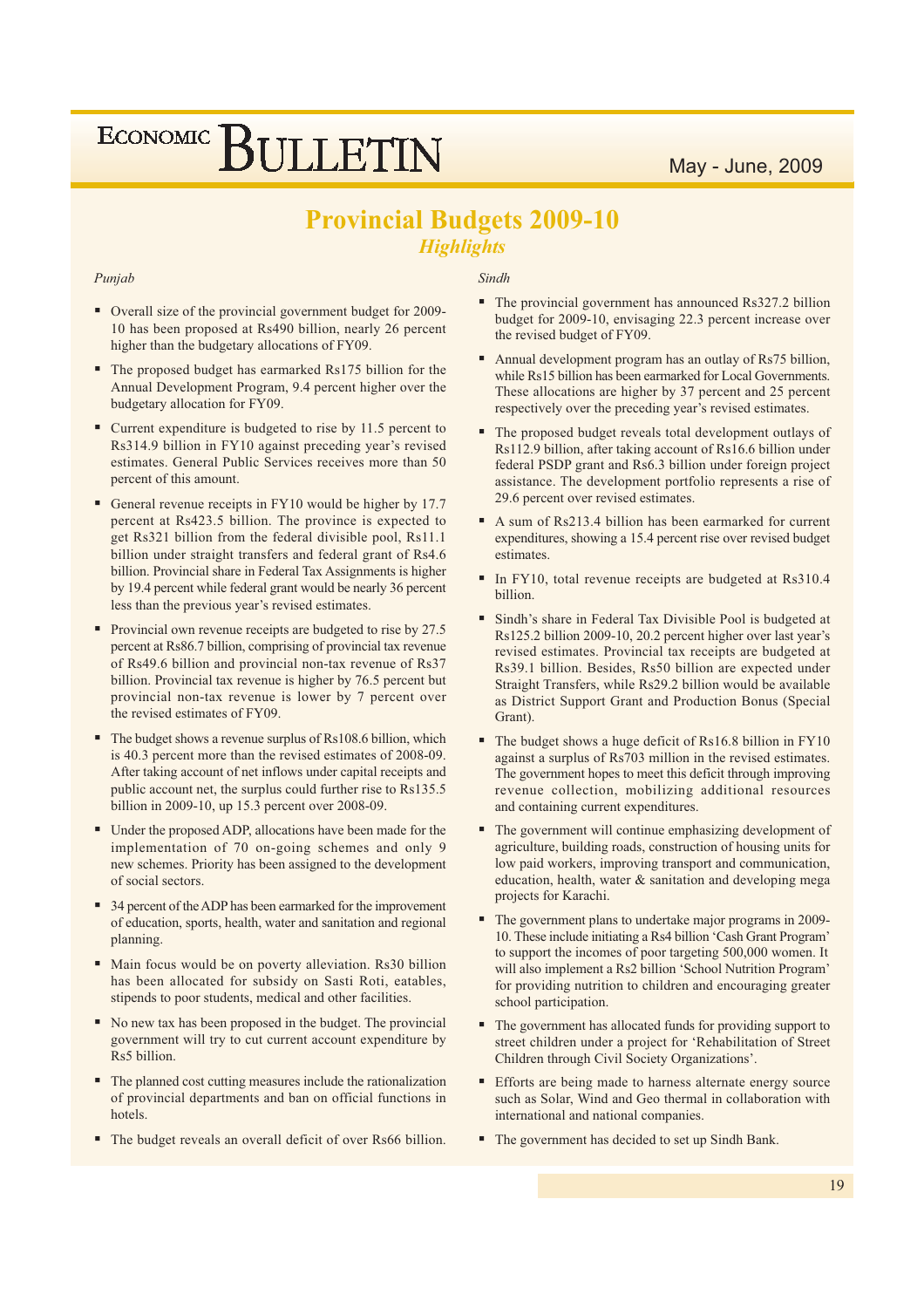#### May - June, 2009

- The government has proposed 15 percent increase in salaries and pension of serving and retired government servants w.e.f. July 1, 2009.
- Major initiative in 2009-10 would be installation of Solar Powered water pumping units and desalination plants of rural areas of Sindh. Use of Wind/Solar/Bio-gas energy for irrigation and agriculture projects will be encouraged.

#### $NWFP$

- The overall size of NWFP budget for 2009-10 has been proposed at Rs214.2 billion, about 34.3 percent higher over the revised budget estimates of 2008-09.
- A sum of Rs51.2 billion has been allocated for annual development program (ADP), which envisages an increase of 31.3 percent over the current year's revised ADP
- Current revenue expenditure for 2009-10 is budgeted to be higher by 5.8 percent at Rs80 billion. Major portion of current expenditure has been allocated for General Public Services and Public Order and Safety Affairs (Rs30.9 billion). Local Governments have been provided Rs34.9 billion.
- General revenue receipts are budgeted to rise by 18.1 percent to Rs113.7 billion consisting of provincial taxes of Rs3.88 billion (+27.6%), Federal Tax Assignment of Rs67.8 billion (+20.9%), Straight Transfers inclusive of GST on services of Rs9.6 billion (+65.5%), Grant-in-Aid of Rs14.8 billion  $(+12.1\%)$ , Other receipts including provincial non-tax receipts and net hydel profits of Rs17.6 billion  $(+6.7\%)$ .
- $\blacksquare$  The budget shows revenue surplus of Rs33.7 billion, up 62.8 percent over the preceding year's revised revenue surplus.
- No new tax has been imposed in the budget but minor upward changes have been proposed in provincial taxes to generate additional revenue.
- The budget mainly focuses on development of social sector, hydel power generation and economic development of province.
- Despite limited resources, substantial allocations have been made in the budget for poverty alleviation, maintaining law & order and for the rehabilitation of internally displaced persons (IDPs) in the wake of military operation to fight insurgency in the province.
- Since the province has limited tax base, the government relies on Federal Government for 92 percent of its revenue.
- Despite financial crunch, the government has allowed 15 percent increase in salaries and pension of serving and retired employees in the province. The government has also created a provincial employment fund with Rs500 million to help young unemployed to set up small businesses.

#### **Balochistan**

- The provincial government has proposed a Rs71.6 billion budget for 2009-10. 74.2 percent of the budget has been allocated for current revenue expenditure and the remaining 25.8 percent for development program.
- Special focus in the 2009-10 budget would be on agriculture, education and health sectors. Some 4000 new jobs would be created in these sectors to reduce unemployment.
- $\blacksquare$  The budget envisages annual development program of Rs18.6 billion. This includes foreign project assistance of Rs5. billion. The proposed ADP is higher by 58 percent over preceding year's revised ADP.
- Current revenue expenditure has been budgeted at Rs53.1 billion. Of this amount, 53.5 percent has been set aside for maintaining law & order and improving socio-economic and community services.
- 40 percent of the public sector development program is proposed to be spent on on-going schemes and 60 percent on new schemes.
- General revenue receipts in the FY10 are proposed at Rs59.05 billion, which is 5.3 percent lower than the previous year's budget estimates.
- Provincial own receipts are budgeted at Rs3.65 billion. It comprises of tax revenue of Rs1.13 billion and non-tax receipts of Rs2.51 billion. The government expects to get Rs55.41 billion as share in Federal Receipts including Rs29.2 billion as provincial share in federal tax divisible pool.
- Duty/surcharge and royalty on gas, subvention and grants and share from 2.5 percent GST will account for generation of Rs26.2 billion in general revenue receipts.
- In the proposed budget, the government has allocated Rs6 billion for the construction of new roads. The government will also undertake 13 irrigation projects in collaboration with federal government at a cost of Rs29.4 billion, which includes construction of new dams in different parts of the province.
- The government has also allocated funds for setting up 111 new schools and 14 new colleges, besides upgradation of 109 primary schools to middle school level and 108 middle schools to high school level.
- The major initiatives proposed in the budget include increase in food subsidies (on wheat) from Rs0.6 billion to Rs1 billion and continuation of the annual subsidy of Rs2 billion for agriculture tubewells.
- $\blacksquare$  The budget for 2009-10 shows a deficit of upto Rs8.83 billion which the government hopes to finance from budgetary support grant of Rs3 billion promised by the federal government, another Rs3 billion set aside for public representative program (PRP) and the remaining gap of Rs2.33 billion to be met by enhancing province's own resources.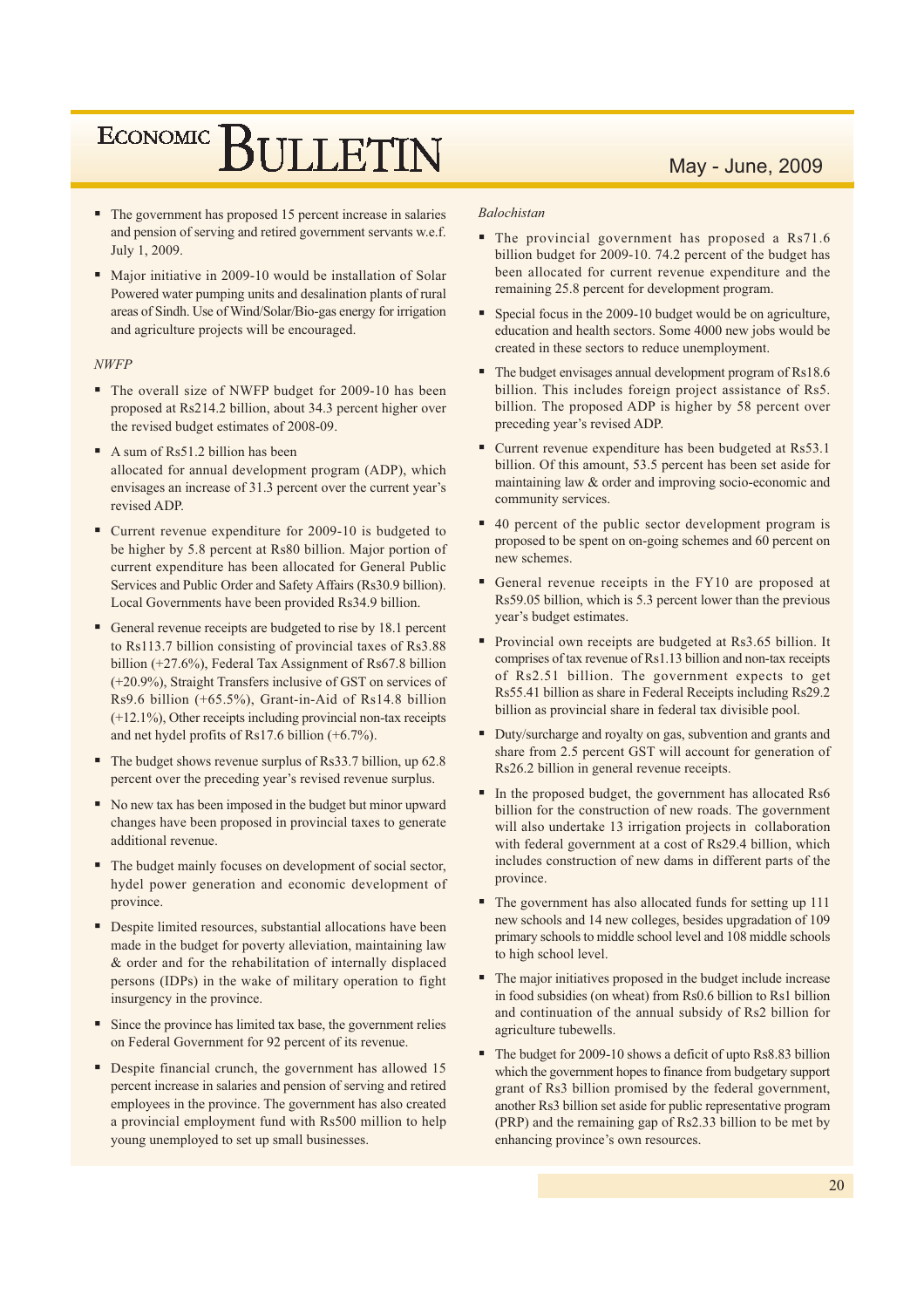### **Market Analysis**

#### Market Review

The market performance was mixed and lackluster for the period under review. The KSE-100 Index during the two-month period of May and June 2009 shed 40 points to close at  $7,1622$  on June 30, 2009. The average daily turnover during the period under review was 119.25m shares exchanging hands.

The market was choppy throughout the month of May due to a lack of investor confidence and the volatile law and order situation in the country. The KSE-100 Index gained 128 points or  $1\%$  during May 2009 to close at 7,276 while the KSE-30 Index improved by 179 points or 2.33% to 7,862. The average daily turnover during May was 128.58m as against 287.37m shares in April. The net outflow of foreign funds according to SCRA figures during May 2009 was US\$8.671m and the financial year to date net outflow stands at US\$585.47m.

The month started on a negative note as the KSE-100 Index shed 139 points on the first trading day due to the overall law and order situation in the country and speculation about the upcoming budget. This did not last too long as institutional support entered the market to prop up the Index. The Index rallied by 136 points from May 4 to 6 to reach 7,198, but profit taking set in for the next few sessions from May 8 to 11. On May 12, the Index surged by 173 points on the back of institutional buying because of the slow down in the inflation rate reflected in the April data. This led to positive expectations among most investors that the SBP would further ease the discount rate in the next monetary policy statement in July.

However, the market went into a slump from May 13 to 21 because of jittery investor sentiments due to the following factors:

• There was apprehension over the budget as statements made by various government officials were ambiguous regarding tax measures on the stock markets:

- Uncertainty of further decline in inflation leading to doubts over additional cuts in the discount rate by the SBP and
- Fear about the direction and outcome of the military operation in Swat.

The Index shed 136 points during this period to close below the psychological level of 7,000.

Fortunately, the market staged a recovery on the back of institutional support in major Index stocks from various sectors such as fuel and energy, banking and telecom. The Advisor on Finance to the Prime Minister in an interview to a foreign newspaper clarified that new tax measures on untaxed sectors would be introduced gradually and that the equity markets would not see any new measures until next year's budget. The markets welcomed this clarification. The final week saw the Index improve by 130 points with most of the activity concentrated in the financial and fuel and energy sectors.

However, the market experienced another correction from May 28 to June 4 in which the KSE-100 Index shed 409 points to dip below the 7,000-level due to again anxiety over the budget as rumor and speculation among the investor community was rampant regarding possible new tax measures. Also, the absence of a leverage product was a key concern among investors in order to spur activity as volumes had contracted. The Index staged a minor rally to cross the 7,000-mark in the run-up to the federal budget announced on June 13, but the immediate market reaction was adverse, as there were no notable incentives for industry to stimulate activity. For the last 2 weeks of June, the market was range bound and dull because of confusion over the procedural application of FED (Federal Excise Duty) on stockbroker services that was introduced in the FY10 federal budget.

The Pakistan market PE at 6.36x is trading at Regional Valuation a 55% discount to the regional average of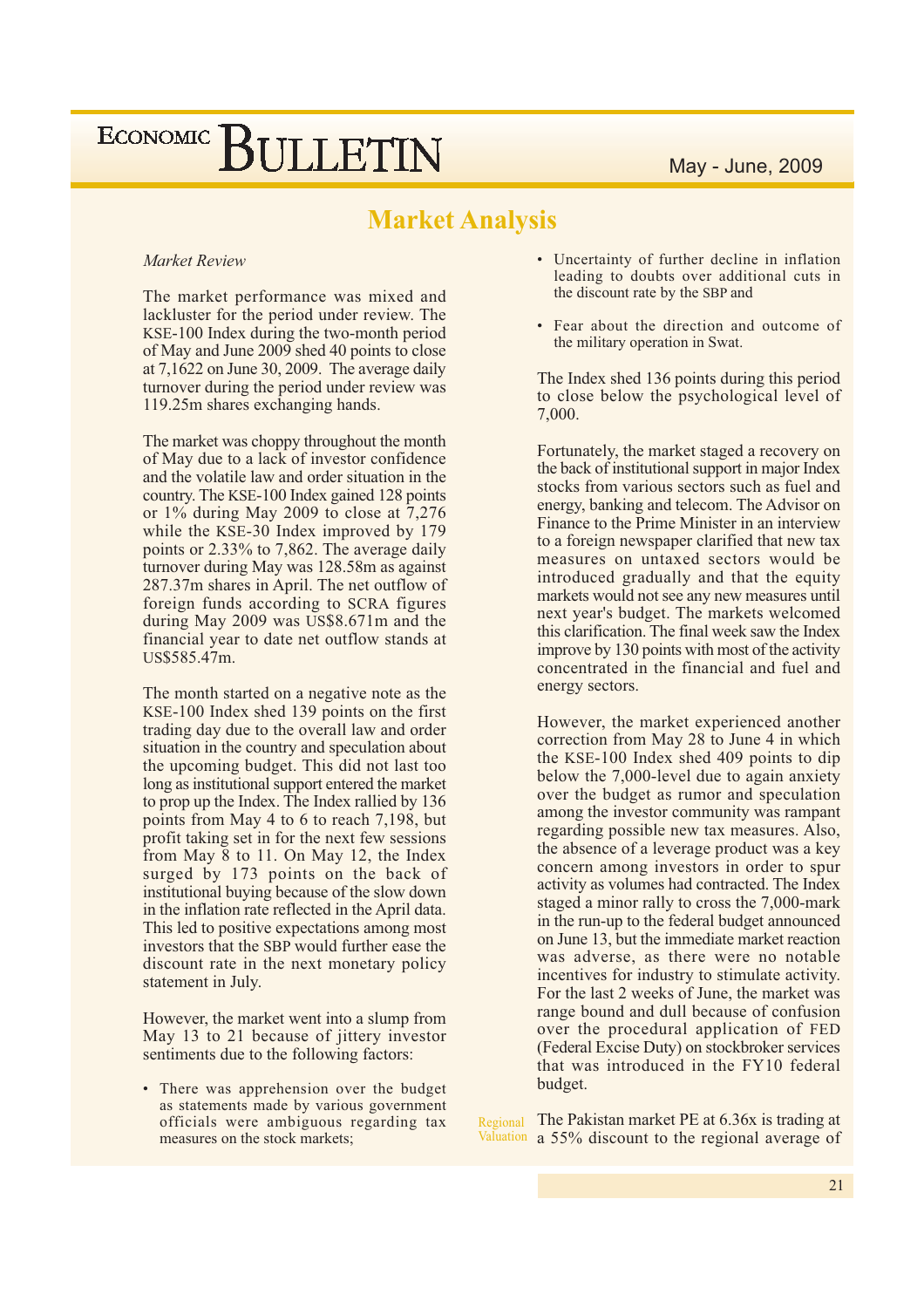14.32x. Based on dividend yield, Pakistan is the most attractive at 8.20% followed by Thailand at 7.58% while the regional average is  $3.40\%$ .

Looking Ahead

On the political front, the war against militancy within the tribal areas remains intense, as the Pakistan military have reported gains and successes so far. The main concern is the duration of this operation that it does not drag on any further than needed. However, we feel that the operation would continue until the top leadership of the militants is eliminated. The issue of the internal refugees could be become a political hot potato for the government if the refugees are not resettled back into their areas as soon as possible. Fortunately for Pakistan, it is receiving both diplomatic and financial support from most of its Western allies and so, receiving some breathing space on the geopolitical front. We still believe that resumption of dialogue with India will be difficult unless external pressure is not applied onto both countries.

The SBP released its 3QFY09 Report on the State of Pakistan's Economy in the first week of June. The SBP has again downgraded the major macroeconomic targets for a third consecutive quarter. The GDP growth target for FY09 has been revised down to  $2.0\n-3.0\%$ from 2.5-3.5% stated in the 2QFY09 report. The poor economic growth can be attributed to the global recession as well as the stifling of industrial growth as aggregate demand became weak. The average CPI inflation for FY09 is estimated at  $20.5$ -21.5%. However, the YoY CPI inflation for June 2009 is expected to slowdown to 10-11%, which will be a significant feat as CPI peaked at 25% in August 2008. This declining trend would augur well for the new fiscal year as inflation is expected to be in single digit and thus, leading to further cuts in the discount rate by the central bank.

As per the data unveiled that major economic indicators which earlier engulfed in later part of CY08, crisis continue to turn towards the positive such as narrowing current account deficit, stabilizing exchange rate, improving fiscal deficit; however as emphasized by the central bank that these measures although

#### May - June, 2009

showing recovery still remain weak and if not addressed correctly can hamper economic recovery. The fiscal deficit target will be achieved due to the deep cut in development spending. The current account deficit target will also be sanguine, as the trade deficit has been reduced due to curtailment of imports because of weakening aggregate demand and falling commodity prices.

In the Annual Plan 2009-10 prepared by the Planning Commission, it states the real GDP growth target to be 3.3% for the next fiscal year. The sectoral growth rates are expected to be 3.8% for agriculture, 1.8% for manufacturing and 3.9% for services sectors. The plan envisages a  $10.6\%$  YoY rise in per capita GNP to PKR 91,233. The fiscal deficit is estimated to be 4.9% of GDP according to the budget speech, but we feel the achievement of the fiscal deficit could be in jeopardy because of the ambitious revenue target and uncertainty over the external financial inflows.

The current account deficit is estimated at US\$9.4bn or 5.3% of GDP in the Annual Plan. CPI inflation during FY10 is expected to be 9-9.5%. We expect CPI inflation to be lower in FY10 due to the base effect and easing in commodity prices, but with oil prices starting to rally again, this would have negative consequences for inflation, the external account situation and the exchange rate. In addition, imposition of new FEDs and WHTs would have a one time inflationary impact on the economy. Monetary expansion should be in line with nominal GDP growth of around  $12.3 - 12.8\%$ .

Also, at the end of July, the SBP Governor is expected to announce the monetary policy statement for 1QFY10. We can expect a further discount rate cut in the next monetary policy of about 100-125bps cut in the wake of expected drop in head line inflation to single digits by end CY09. However with rising commodity prices and oil touching USD 70/bbl this can impact the trade deficit in negative and may put upward pressure on Rupee Dollar parity and may negatively impact the inflation.

> (Contributed by Taurus Securities Ltd, a subsidiary of National Bank of Pakistan)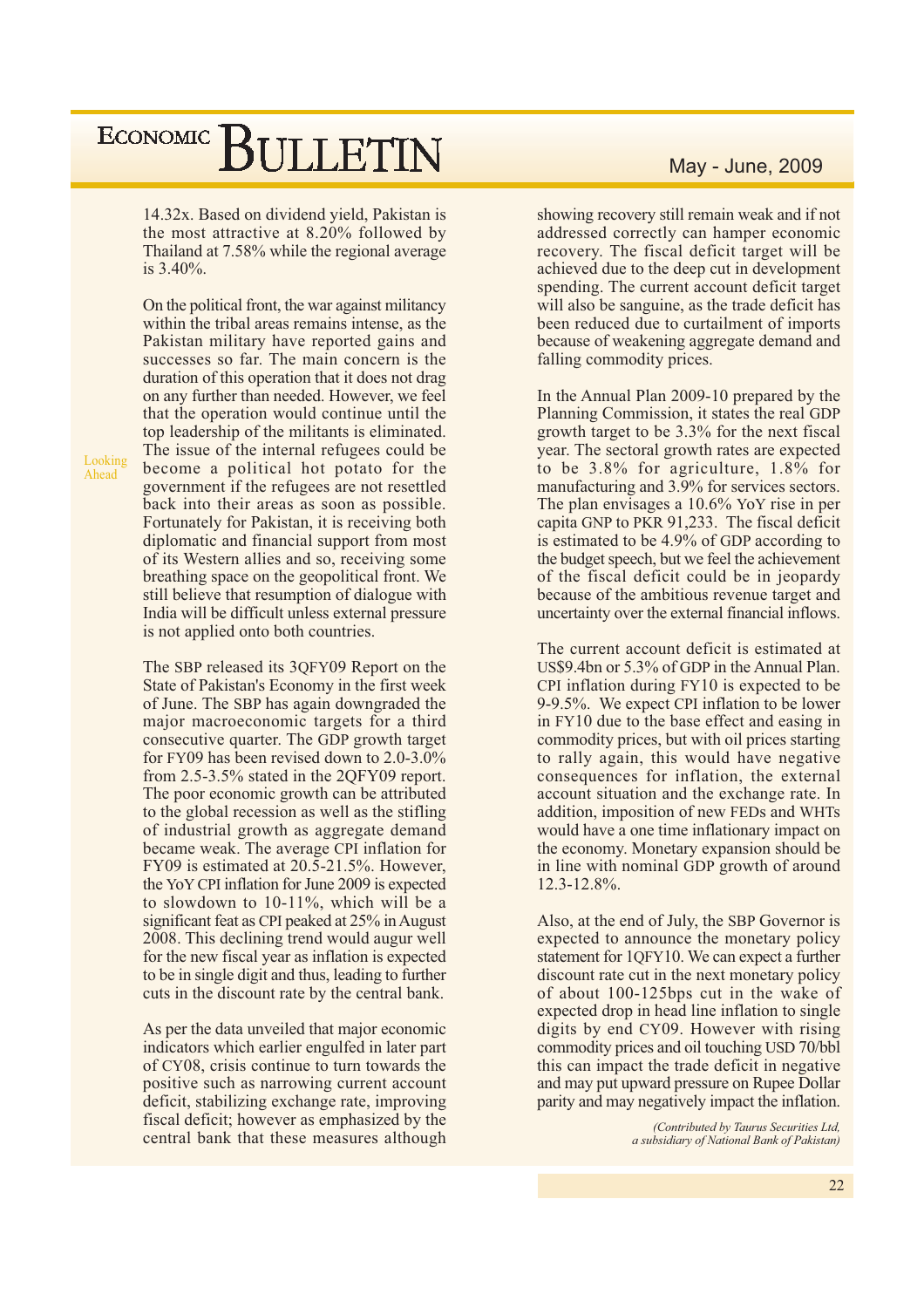May - June, 2009

|                                | Fukisiun Economy —   |         | ney     |         | <b>ECONOMIC INAICAIOFS</b> |         |         |         |         |
|--------------------------------|----------------------|---------|---------|---------|----------------------------|---------|---------|---------|---------|
|                                | Unit                 | 2000-01 | 2001-02 | 2002-03 | 2003-04                    | 2004-05 | 2005-06 | 2006-07 | 2007-08 |
| <b>Output and Prices</b>       |                      |         |         |         |                            |         |         |         |         |
| <b>GNP</b> Size                | \$ bn                | 70.3    | 72.1    | 85.0    | 100.1                      | 111.7   | 129.8   | 146.6   | 171.4   |
| <b>GDP</b> Size                | \$ bn                | 71.3    | 71.7    | 82.4    | 97.9                       | 109.4   | 127.3   | 143.9   | 167.6   |
| Income Per Capita              | \$                   | 501     | 504     | 579     | 669                        | 732     | 835     | 927     | 1065    |
| Real Growth                    | $(\%)$               |         |         |         |                            |         |         |         |         |
| <b>GNP</b>                     |                      | 1.9     | 5.1     | 7.9     | 6.4                        | 8.3     | 5.6     | 6.7     | 6.1     |
| <b>GDP</b>                     |                      | 1.8     | 3.1     | 4.7     | 7.5                        | 8.6     | 5.8     | 6.8     | 5.8     |
| Agriculture                    |                      | $-2.2$  | 0.1     | 4.1     | 2.4                        | 6.7     | 6.3     | 3.7     | 1.5     |
| Manufacturing                  |                      | 9.3     | 4.5     | 6.9     | 14.0                       | 12.6    | 8.7     | 8.2     | 5.4     |
| Services Sector                |                      | 3.1     | 4.8     | 5.2     | 5.8                        | 8.0     | 6.5     | 7.6     | 8.2     |
| Prices                         |                      |         |         |         |                            |         |         |         |         |
| Consumer Price Inflation*      | (%)                  | 4.4     | 3.5     | 3.1     | 4.6                        | 9.3     | 7.9     | 7.8     | 12.0    |
| Wholesale Price Inflation*     | $(\%)$               | 6.2     | 2.1     | 5.6     | 7.9                        | 6.8     | 10.1    | 6.9     | 16.4    |
| Food Inflation*                | $(\%)$               | 3.6     | 2.5     | 2.8     | 6.0                        | 12.5    | 6.9     | 10.3    | 17.6    |
| Non Food Inflation*            | $(\%)$               | 5.1     | 4.2     | 3.3     | 3.6                        | 7.1     | 8.6     | 6.0     | 7.9     |
| Core Inflation*                | $(\%)$               | 4.2     | 2.0     | 2.5     | 3.8                        | 7.2     | 7.5     | 5.9     | 8.4     |
| Gold Tezabi                    | $\frac{$}{10}$ grams | 91.8    | 95.5    | 109.0   | 127.2                      | 138.3   | 172.2   | 208.2   | 267.1   |
| Motor Gasoline Premium         | Rs/Ltr               | 29.34   | 31.60   | 33.08   | 33.91                      | 40.75   | 55.21   | 56.09   | 57.83   |
| Kerosene oil                   | Rs/Ltr               | 16.84   | 18.58   | 22.48   | 24.95                      | 29.11   | 36.19   | 39.09   | 43.44   |
| <b>Light Speed Diesel</b>      | Rs/Ltr               | 13.50   | 16.70   | 21.15   | 22.72                      | 26.50   | 36.45   | 38.40   | 40.97   |
| <b>GDP</b> Deflator            | $\frac{0}{0}$        | 8.02    | 2.49    | 4.42    | 7.74                       | 7.02    | 9.20    | 7.80    | 13.41   |
| <b>Savings and Investment</b>  |                      |         |         |         |                            |         |         |         |         |
| National Savings               | $%$ GDP              | 16.5    | 18.4    | 20.6    | 17.9                       | 17.5    | 17.7    | 17.8    | 13.3    |
| <b>Domestic Savings</b>        | $%$ GDP              | 17.8    | 17.9    | 17.4    | 15.7                       | 15.4    | 15.3    | 16.0    | 11.0    |
| <b>Gross Capital Formation</b> | $%$ GDP              | 15.8    | 15.3    | 15.1    | 15.0                       | 17.5    | 20.5    | 21.3    | 20.0    |
| Public                         | % Gross Capital      | 5.7     | 4.1     | 3.9     | 4.0                        | 4.3     | 4.8     | 5.7     | 5.7     |
| Private                        |                      | 10.2    | 11.2    | 11.2    | 10.9                       | 13.1    | 15.7    | 15.6    | 14.2    |
| <b>Public Finance</b>          |                      |         |         |         |                            |         |         |         |         |
| <b>Revenue Receipts</b>        | $%$ GDP              | 13.3    | 14.1    | 14.5    | 13.8                       | 13.5    | 13.4    | 13.9    | 18.47   |
| <b>Tax Revenue</b>             | $%$ GDP              | 9.9     | 9.2     | 9.5     | 9.2                        | 9.1     | 9.2     | 9.6     | 9.6     |
| <b>Total Expenditure</b>       | $%$ GDP              | 17.2    | 17.9    | 16.2    | 13.9                       | 15.4    | 15.4    | 15.6    | 18.3    |
| <b>Fiscal Deficit</b>          | $\%$ GDP             | 4.3     | 4.3     | 3.7     | 2.4                        | 3.3     | 4.3     | 4.3     | 7.4     |
| Domestic Debt                  | Rs.bn                | 1731    | 1718    | 1854    | 1979                       | 2150    | 2322    | 2601    | 3266    |
| Funded                         | % Domestic Debt      | 58.9    | 53.9    | 51.0    | 54.6                       | 59.4    | 62.0    | 63.9    | 68.8    |
| Non Funded                     | % Domestic Debt      | 41.1    | 46.1    | 49.0    | 45.4                       | 40.6    | 38.0    | 36.1    | 31.2    |
| <b>FBR Tax Collection</b>      | Rs.bn                | 392     | 404     | 461     | 521                        | 590     | 713     | 847     | 1001    |
| Direct Taxes                   | $%$ share            | 31.9    | 34.9    | 33.0    | 31.7                       | 31.0    | 31.6    | 39.4    | 38.3    |
| <b>Indirect Taxes</b>          | $%$ share            | 68.1    | 65.1    | 67.0    | 68.3                       | 69.0    | 68.4    | 60.6    | 61.7    |
| <b>Monetary Sector</b>         |                      |         |         |         |                            |         |         |         |         |
| Net Domestic Assets (NDA)**    | Rs.bn                | 1498    | 1531    | 1539    | 1903                       | 2329    | 2697    | 3080    | 4022    |
| Net Foreign Assets (NFA)**     | Rs.bn                | 28.3    | 231     | 540     | 583                        | 637     | 710     | 985     | 667     |

### Dalistan Feanann Kay Feanania Indiantary

\* Period Average \*\* End-June Stocks